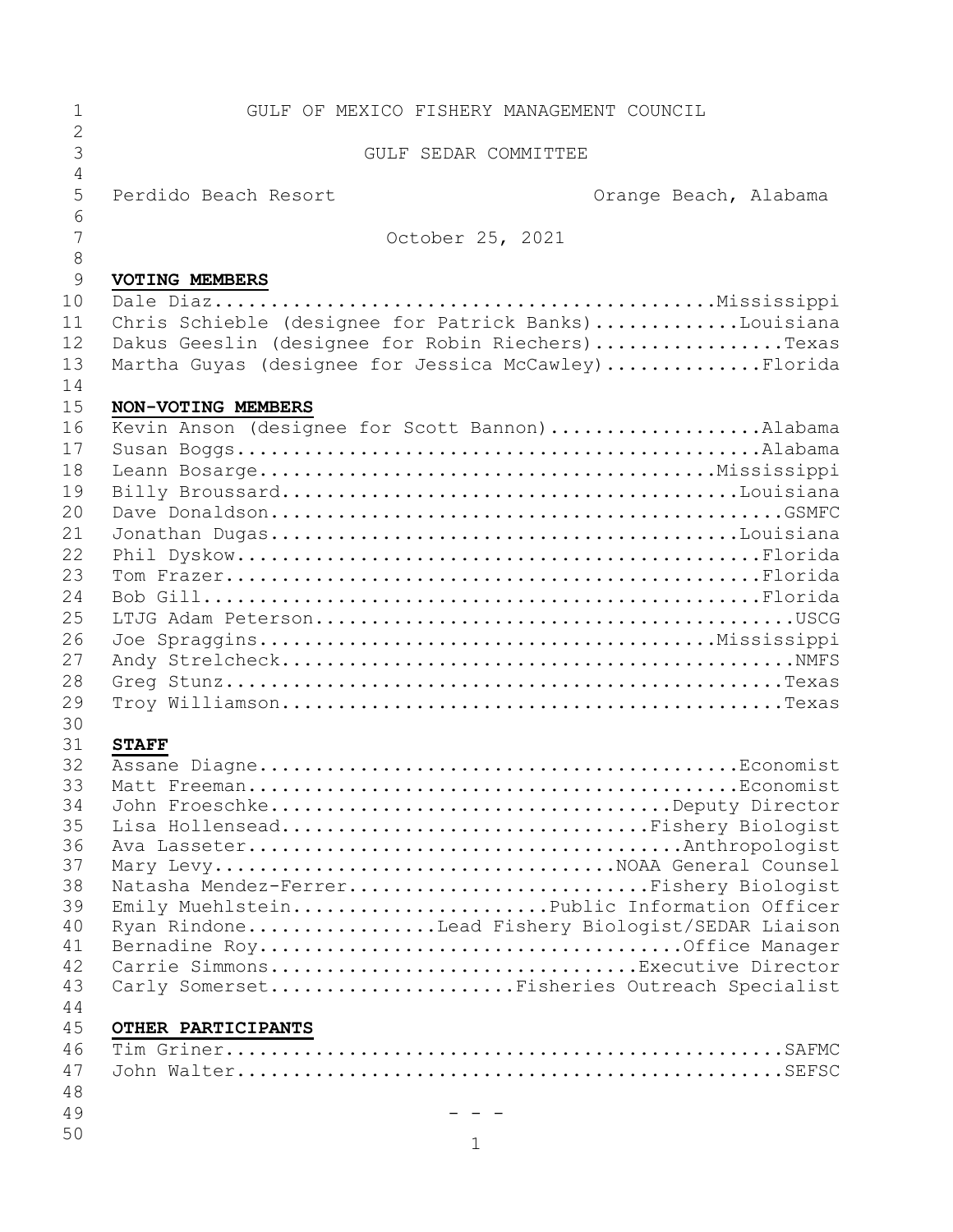|          | TABLE OF CONTENTS                                |
|----------|--------------------------------------------------|
| 2        |                                                  |
| 3        |                                                  |
| 4        |                                                  |
| 5        |                                                  |
| 6        |                                                  |
| 7        | Adoption of Agenda and Approval of Minutes4      |
| 8        |                                                  |
| 9        |                                                  |
| 10       |                                                  |
| 11       | SEDAR Steering Committee Summary October 20214   |
| 12       |                                                  |
| 13       | Review of Gulf SEDAR Stock Assessment Schedule14 |
| 14       |                                                  |
| 15       |                                                  |
| 16<br>17 |                                                  |
| 18       |                                                  |
| 19       |                                                  |
| 20       |                                                  |
|          |                                                  |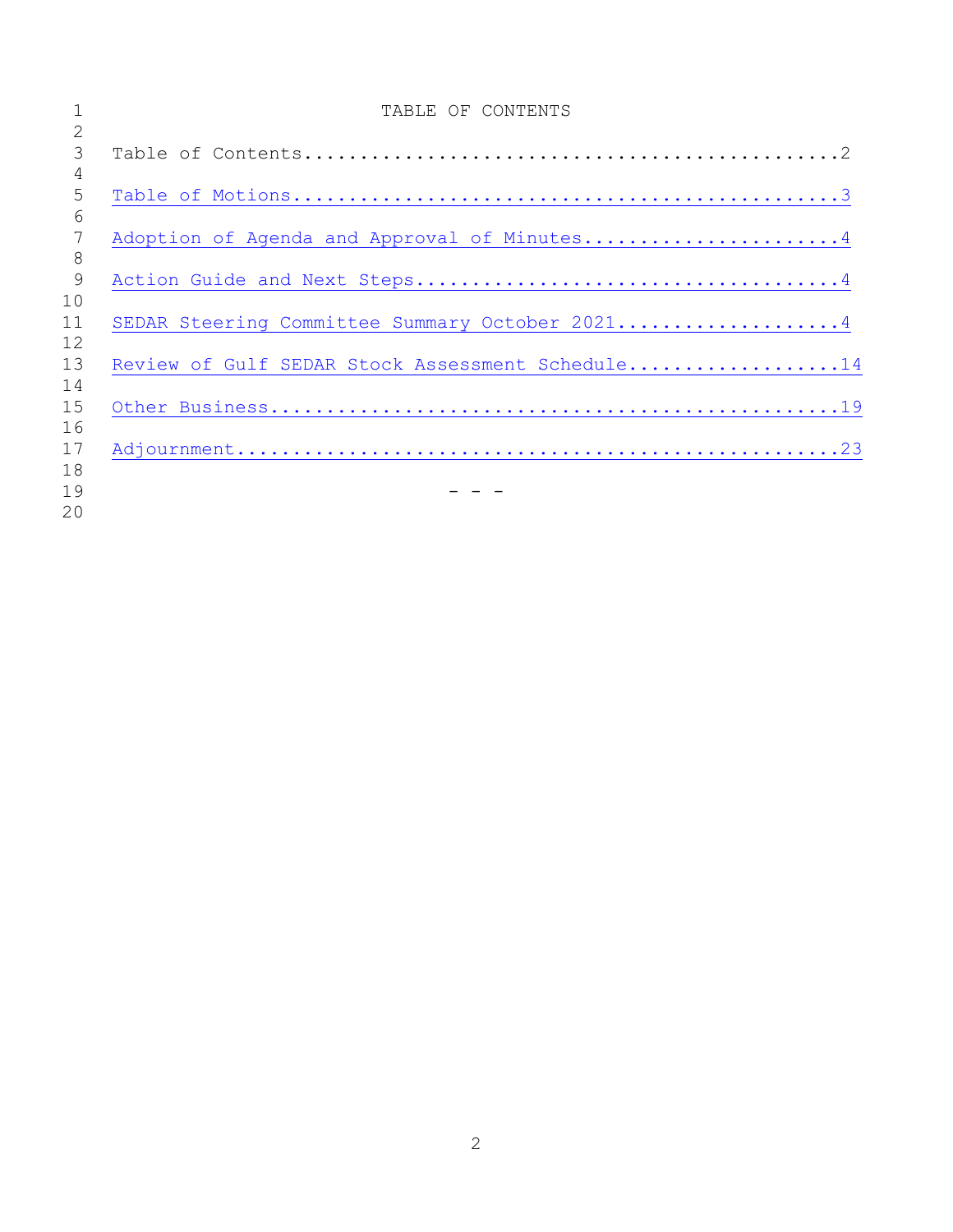<span id="page-2-0"></span>

| 2            | TABLE OF MOTIONS                                                 |
|--------------|------------------------------------------------------------------|
|              |                                                                  |
| 3            | PAGE 21: Motion that, to retain fishery-dependent data, it is    |
|              | 4 the council's desire to avoid a total shutdown of any species, |
|              | 5 if at all possible. The motion failed on page 23.              |
| 6            |                                                                  |
| 7            |                                                                  |
| 8            |                                                                  |
| $\mathsf{Q}$ |                                                                  |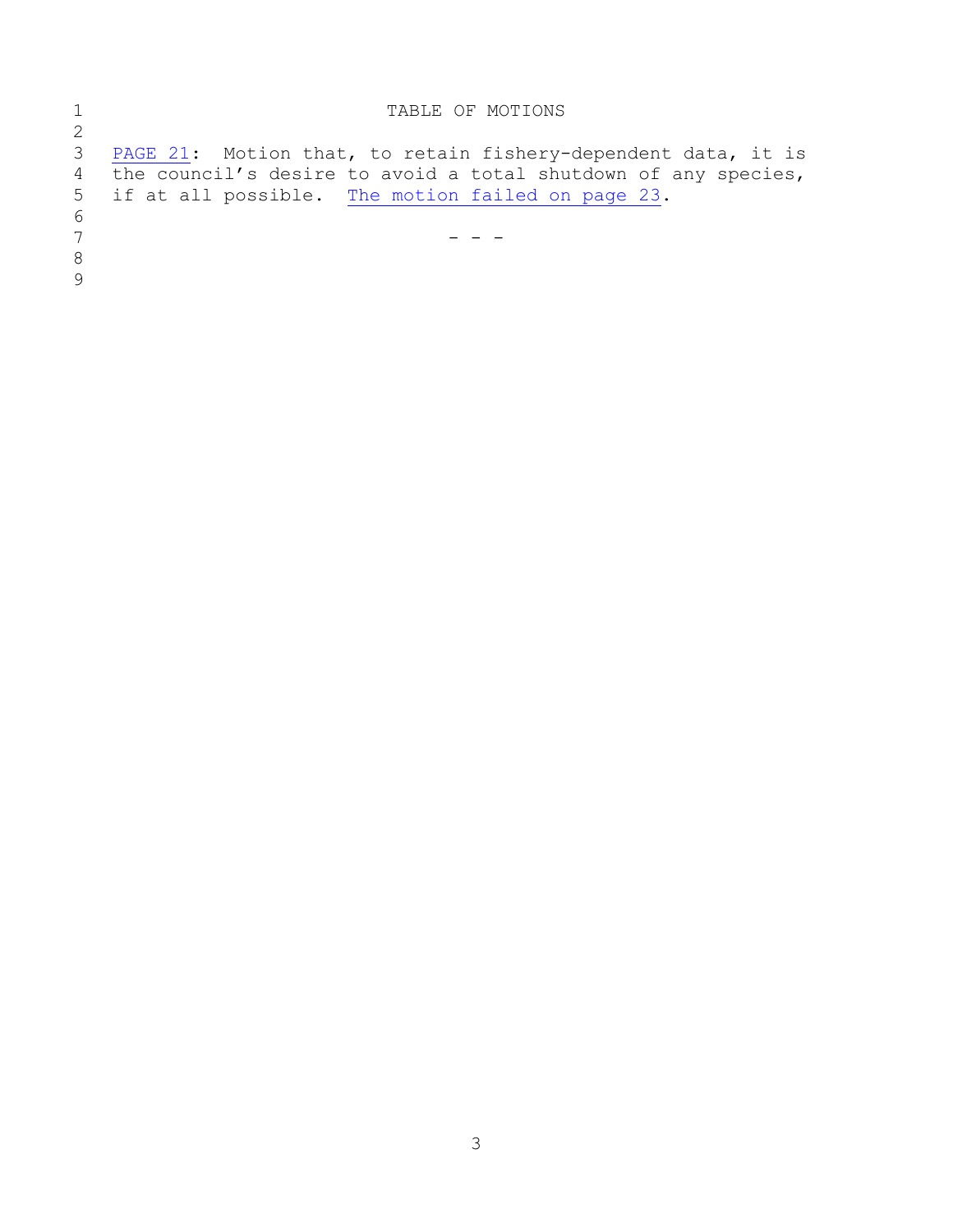1 The Gulf SEDAR Committee of the Gulf of Mexico Fishery<br>2 Management Council convened on Monday morning, October 25, 2021, 2 Management Council convened on Monday morning, October 25, 2021,<br>3 and was called to order by Chairman Dale Diaz. and was called to order by Chairman Dale Diaz.

# $\frac{4}{5}$

<span id="page-3-1"></span>

8

# <span id="page-3-0"></span>5 **ADOPTION OF AGENDA** 6 **APPROVAL OF MINUTES** 7 **ACTION GUIDE AND NEXT STEPS**

9 **CHAIRMAN DALE DIAZ:** The members on the committee are myself as<br>10 Chair, Ms. Guyas representing the Reef Fish Committee, Mr. 10 Chair, Ms. Guyas representing the Reef Fish Committee, Mr.<br>11 Geeslin representing the Mackerel Committee, and Mr. Schieble 11 Geeslin representing the Mackerel Committee, and Mr. Schieble<br>12 representing the Red Drum Committee. The first item on the 12 representing the Red Drum Committee. The first item on the<br>13 agenda is the Adoption of the Agenda. Are there any changes or 13 agenda is the Adoption of the Agenda. Are there any changes or<br>14 additions to the agenda? Mr. Gill. additions to the agenda? Mr. Gill.

 $\frac{15}{16}$ MR. BOB GILL: Thank you, Mr. Chairman. I am not on your 17 committee, and I would like to ask your indulgence to consider<br>18 adding another item to Other Business, and I would title it 18 adding another item to Other Business, and I would title it<br>19 fisheries closures, if you would so do. Thank you. fisheries closures, if you would so do. Thank you.

20<br>21 21 **CHAIRMAN DIAZ:** All right, Mr. Gill. We'll have a short 22 discussion at the end of the meeting, in Other Business, on<br>23 fisheries closures. The next item on the -- Any other additions 23 fisheries closures. The next item on the -- Any other additions<br>24 or changes to the agenda? Seeing none, is there any opposition 24 or changes to the agenda? Seeing none, is there any opposition<br>25 to adopting the agenda? The agenda is adopted as amended. to adopting the agenda? The agenda is adopted as amended.

26<br>27 27 Next up is Approval of the October 2020 Minutes. Are there any<br>28 changes to the minutes? Seeing none, is there any opposition to 28 changes to the minutes? Seeing none, is there any opposition to<br>29 adopting the minutes? Seeing none, the minutes are adopted. 29 adopting the minutes? Seeing none, the minutes are adopted.<br>30 Next up is the Action Guide and Next Steps, and I'm going to ask 30 Next up is the Action Guide and Next Steps, and I'm going to ask<br>31 Mr. Rindone to go over those before each agenda item, and so, Mr. Rindone to go over those before each agenda item, and so, 32 Mr. Rindone, can you go over the action guide and next steps for<br>33 Agenda Item Number IV? Agenda Item Number IV?

<span id="page-3-2"></span>34<br>35

# 35 **SEDAR STEERING COMMITTEE SUMMARY OCTOBER 2021 MEETING**

36<br>37 37 **MR. RYAN RINDONE:** Yes, sir. Agenda Item Number IV is a 38 discussion of the SEDAR Steering Committee Report from the<br>39 October 13 webinar, and Dr. Simmons will talk to you quys about October 13 webinar, and Dr. Simmons will talk to you guys about 40 that, and she'll provide an overview of the outcomes from the 41 Steering Committee meeting and the changes that were made to the<br>42 Gulf's stock assessment schedule, and so you guys should ask 42 Gulf's stock assessment schedule, and so you guys should ask<br>43 questions and provide feedback. questions and provide feedback.

44<br>45

45 **CHAIRMAN DIAZ:** All right. Any questions for Mr. Rindone? 46 Seeing none, Dr. Simmons, can you take us through the next<br>47 agenda item? agenda item?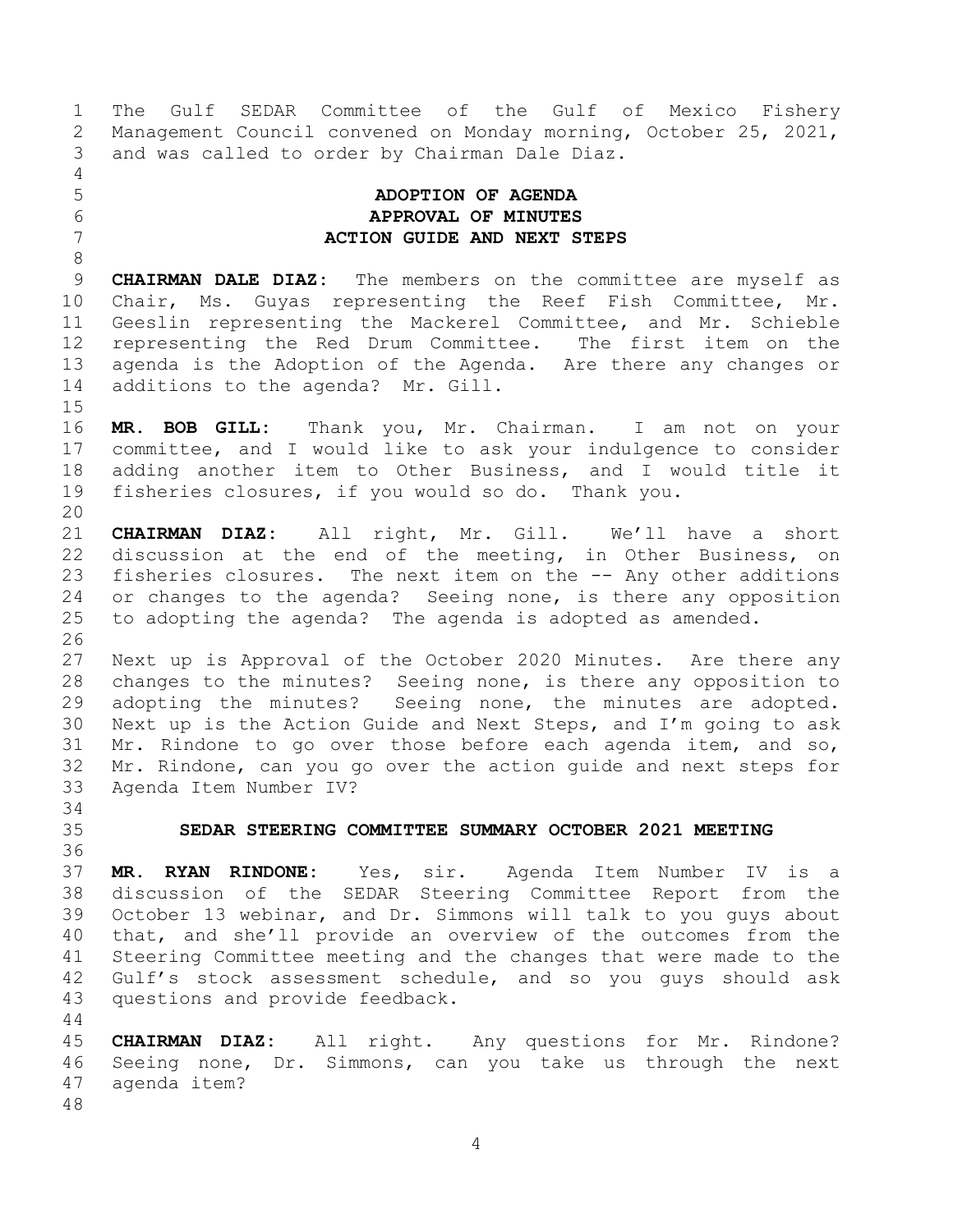1 **EXECUTIVE DIRECTOR CARRIE SIMMONS:** Yes, and thank you, Mr. 2 Chair. Good morning, everyone. If we pull up Tab I, Number 4,<br>3 this was a virtual meeting, and I think Dr. John Walter is also 3 this was a virtual meeting, and I think Dr. John Walter is also<br>4 on the webinar, on behalf of the Science Center, to help fill in 4 on the webinar, on behalf of the Science Center, to help fill in<br>5 any gaps on this meeting, and it was held on October 13, and 5 any gaps on this meeting, and it was held on October 13, and<br>6 this was the summary overview that was given to us during the 6 this was the summary overview that was given to us during the<br>7 meeting by the SEDAR staff, in coordination with Dr. Clay Porch, meeting by the SEDAR staff, in coordination with Dr. Clay Porch, 8 who is the chair, and so the final draft, or the draft report, 9 from this meeting has just come out, and we do not have it<br>10 posted yet, and so I'm going to use this to go through the 10 posted yet, and so I'm going to use this to go through the<br>11 meeting materials and items that I want to bring to your 11 meeting materials and items that I want to bring to your<br>12 attention. attention.

13<br>14 14 If we go to page 3, and I'm just going to focus on the Gulf. I<br>15 am not going to talk about the South Atlantic or the Caribbean 15 am not going to talk about the South Atlantic or the Caribbean<br>16 or Highly Migratory Species for this. or Highly Migratory Species for this.

 $\begin{array}{c} 17 \\ 18 \end{array}$ 18 We have received the SEDAR 68, the Gulf of Mexico Atlantic scamp<br>19 report, and we are slated to review that report during our 19 report, and we are slated to review that report during our<br>20 November SSC meeting, and so we'll be working on terms of 20 November SSC meeting, and so we'll be working on terms of<br>21 reference for the operational assessment, and that is the first 21 reference for the operational assessment, and that is the first<br>22 research track that we have received in the Gulf, and so we're 22 research track that we have received in the Gulf, and so we're<br>23 looking forward to taking a look at that, and so that is slated 23 looking forward to taking a look at that, and so that is slated<br>24 to be reviewed in November. to be reviewed in November.

 $\frac{25}{26}$ 26 We received SEDAR 72, Gulf of Mexico gag grouper, the final<br>27 report. That report was reviewed during our September SSC 27 report. That report was reviewed during our September SSC<br>28 meeting, and you will hear tomorrow that the SSC did not get a 28 meeting, and you will hear tomorrow that the SSC did not get a<br>29 chance to finish up making their recommendations on gag, and so 29 chance to finish up making their recommendations on gag, and so<br>30 that is also going to go back to the SSC during their November 30 that is also going to go back to the SSC during their November<br>31 meeting, and that will come back to the council in January. meeting, and that will come back to the council in January.

32<br>33 33 Next was an update on SEDAR 74, the Gulf of Mexico red snapper,<br>34 and so thev held a stock ID process via webinar in November, and 34 and so they held a stock ID process via webinar in November, and<br>35 we talked about it in 2020 of last year, and they had the stock 35 we talked about it in 2020 of last year, and they had the stock<br>36 ID discussion, and then there was a final report, yet there was 36 ID discussion, and then there was a final report, yet there was<br>37 a supplemental meeting, and I believe that was held on October 37 a supplemental meeting, and I believe that was held on October<br>38 6, to discuss the catch per unit effort and landings workshop 38 6, to discuss the catch per unit effort and landings workshop<br>39 issues in that stock ID report, and that meeting was held, and I issues in that stock ID report, and that meeting was held, and I 40 think it was successful, and I believe the final report for that 41 stock ID should be coming out soon. I don't know the date of<br>42 that, but that should be in the works as well. that, but that should be in the works as well.

43 44 I think many folks saw the letter, and we sent a letter<br>45 regarding the data workshop for red snapper, which is SEDAR 74, 45 regarding the data workshop for red snapper, which is SEDAR 74,<br>46 and that was originally slated to be held November 1 through 5 46 and that was originally slated to be held November 1 through 5<br>47 of this year. Although NMFS staff can still not travel, and the of this year. Although NMFS staff can still not travel, and the 48 analysts can't travel, and a lot of our other SSC members, and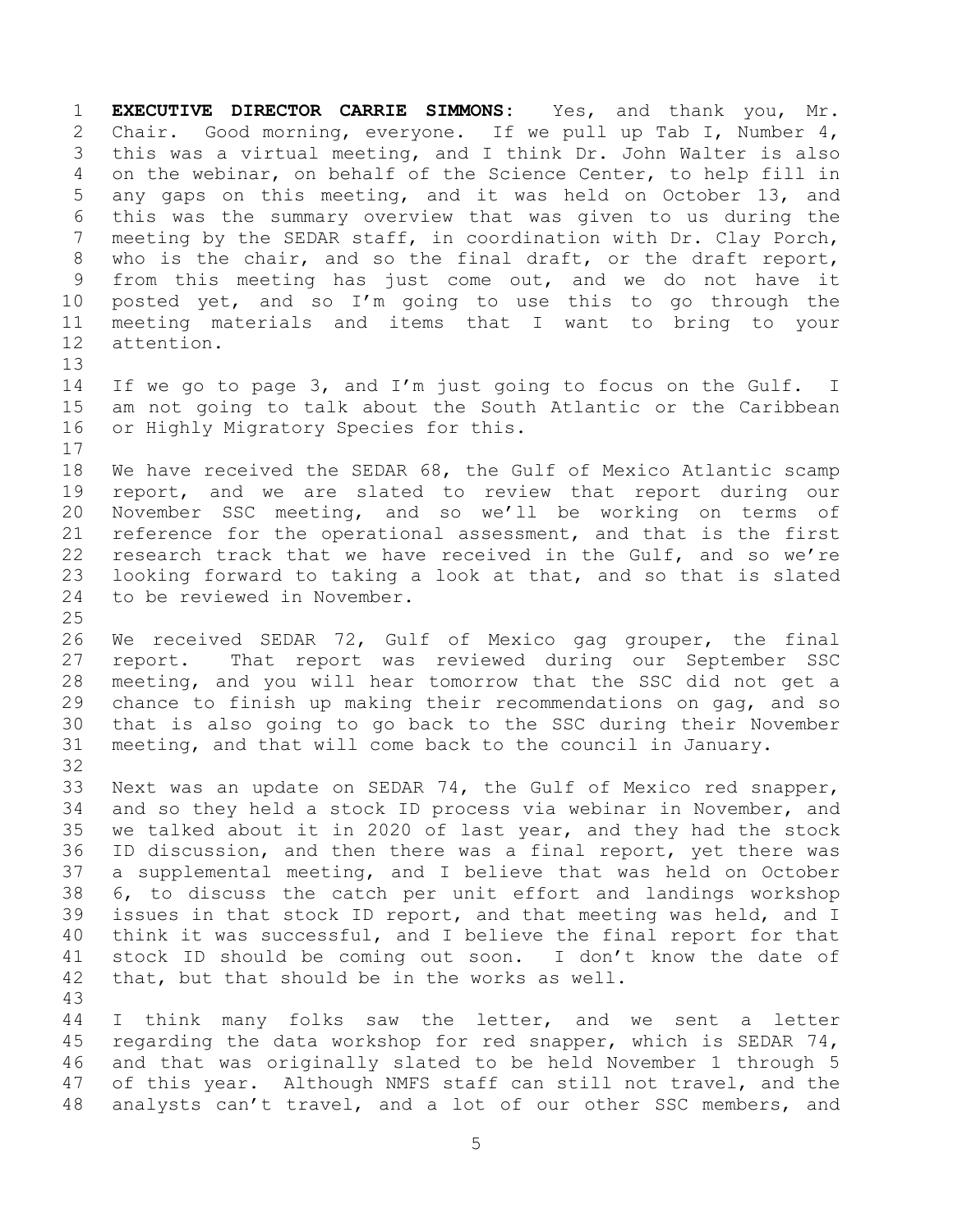1 some I think state staff did not want to participate virtually,<br>2 without having those analysts there, and so we really felt that 2 without having those analysts there, and so we really felt that<br>3 it was an important enough workshop to try to push it back. it was an important enough workshop to try to push it back.

 $\frac{4}{5}$ 5 I think folks are still working on the data deadlines, and we<br>6 have some webinars that are still going to be held to prepare 6 have some webinars that are still going to be held to prepare<br>7 for that data workshop, but we are moving it to -- We asked to for that data workshop, but we are moving it to  $-$ - We asked to 8 move it to and it's now scheduled for May 2 through 6, in hopes 9 that we'll be able to hold that meeting in-person with all the<br>10 relevant players, including the Science Center analysts, in-10 relevant players, including the Science Center analysts, in-<br>11 person, and I think we're trying to hold that meeting in a 11 person, and I think we're trying to hold that meeting in a<br>12 central location as well, and I believe we're looking at 12 central location as well, and I believe we're looking at<br>13 Gulfport or Biloxi, Mississippi, I believe is the location that 13 Gulfport or Biloxi, Mississippi, I believe is the location that<br>14 we're looking into, and we're going to work with the SEDAR staff 14 we're looking into, and we're going to work with the SEDAR staff<br>15 on that. I think I'll stop there for a minute, and see if 15 on that. I think I'll stop there for a minute, and see if<br>16 there's any questions, and I have just a few other things to go 16 there's any questions, and I have just a few other things to go<br>17 through on the report. through on the report.

18<br>19 19 **CHAIRMAN DIAZ:** Any questions for Dr. Simmons? I am going to 20 make a comment. This SEDAR 74 data workshop is very important,<br>21 and, like Dr. Simmons mentioned, several people thought that it 21 and, like Dr. Simmons mentioned, several people thought that it<br>22 was criticallv important to have it in-person. We did discuss, 22 was critically important to have it in-person. We did discuss,<br>23 after the last SEDAR Steering Committee, to try to look at where 23 after the last SEDAR Steering Committee, to try to look at where<br>24 we're at a few months before May and to see if it looks like 24 we're at a few months before May and to see if it looks like<br>25 this thing is going to be doable in person. this thing is going to be doable in person.

26<br>27 27 If it's not, we probably are going to have to evaluate whether<br>28 we're going to have to push forward with meeting virtually, if 28 we're going to have to push forward with meeting virtually, if<br>29 there's no other option, and so we do have a plan to evaluate 29 there's no other option, and so we do have a plan to evaluate<br>30 this ahead of time and try to make sure that we can move forward 30 this ahead of time and try to make sure that we can move forward<br>31 with this process. Any questions for Dr. Simmons? Dr. Simmons, 31 with this process. Any questions for Dr. Simmons? Dr. Simmons,<br>32 you may proceed. you may proceed.

33<br>34 34 **EXECUTIVE DIRECTOR SIMMONS:** All right. Thank you, Mr. Chair, 35 and so the other thing that I just want to kind of bring to<br>36 everyone's attention, as we're going through the schedule in 36 everyone's attention, as we're going through the schedule in<br>37 more detail on the next agenda item, if we go to page 5, the top 37 more detail on the next agenda item, if we go to page 5, the top<br>38 of page 5, we spent some time talking about, when a research 38 of page 5, we spent some time talking about, when a research<br>39 track is complete, how we're going to fit these operational track is complete, how we're going to fit these operational 40 assessments into the schedule.

41<br>42

42 I think everyone was thinking that it would just be automatic,<br>43 and no one was thinking they would really take up time on the 43 and no one was thinking they would really take up time on the<br>44 schedule and that we would essentially -- The cooperators, the 44 schedule and that we would essentially  $-$  The cooperators, the 45 councils, would be required, in coordination with the SSCs, to 45 councils, would be required, in coordination with the SSCs, to<br>46 develop terms of reference for those operational assessments, 46 develop terms of reference for those operational assessments,<br>47 and so that was discussed during this most recent meeting, and and so that was discussed during this most recent meeting, and 48 the fact that most of these they are trying to complete within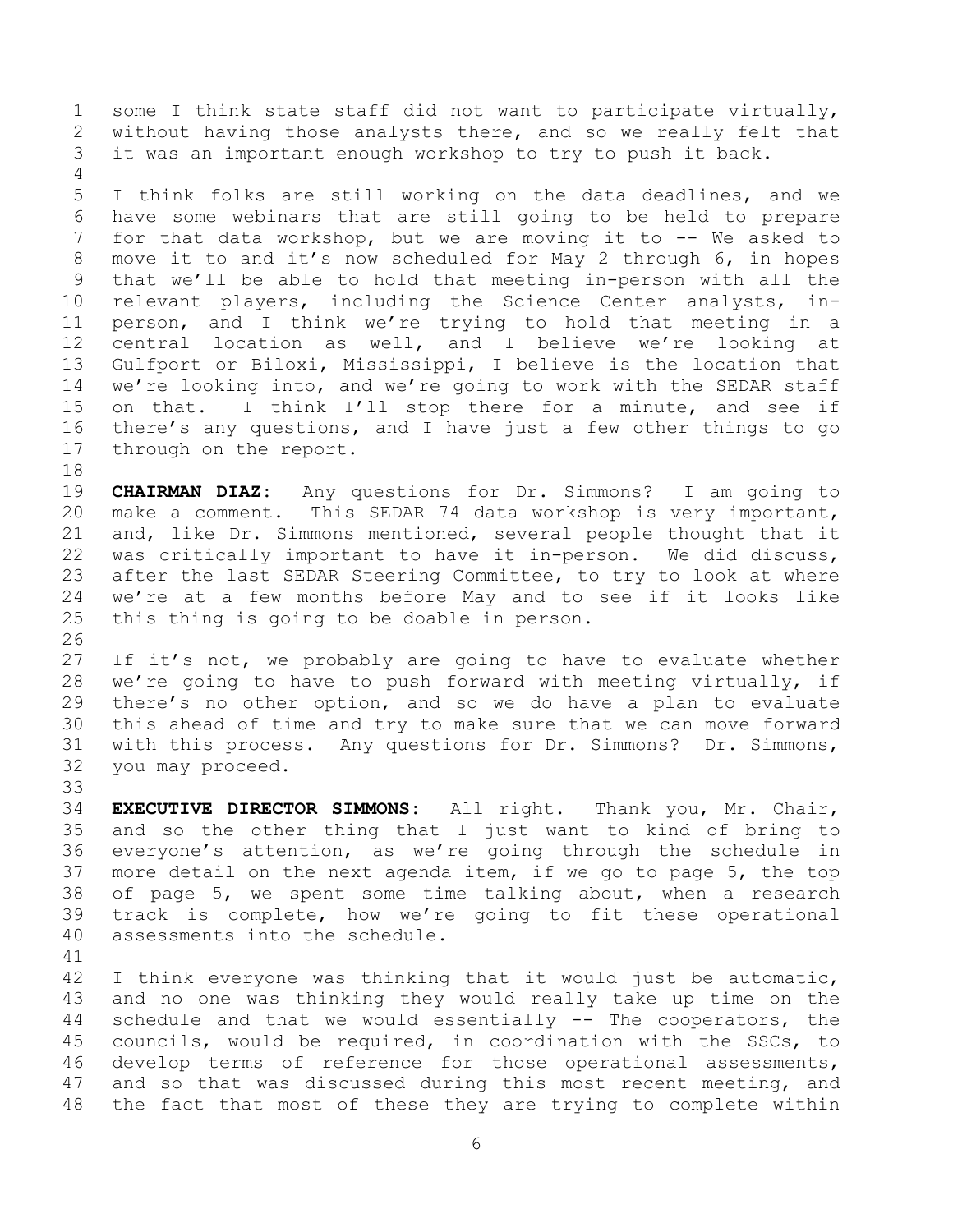1 six months, but some of these could take longer, especially for<br>2 some of the first-time assessments. some of the first-time assessments. 3 4 The Science Center and SEDAR staff did bring that to our<br>5 attention, and so we're going to work through this process 5 attention, and so we're going to work through this process<br>6 together and try to streamline it as much as possible, but we'll 6 together and try to streamline it as much as possible, but we'll<br>7 get a feel for that in November, when we get the scamp get a feel for that in November, when we get the scamp 8 assessment and we develop those terms of reference on how 9 quickly we can streamline this approach and what we can do<br>10 better in the future, trying to get ahead of how we want to 10 better in the future, trying to get ahead of how we want to<br>11 develop these terms of reference for some of these research 11 develop these terms of reference for some of these research<br>12 track assessments. track assessments. 13<br>14 14 We're going to work on that in November, and see what we can do<br>15 with the staff to make that go as smoothly as possible, so that 15 with the staff to make that go as smoothly as possible, so that<br>16 we can have management advice after a research track. we can have management advice after a research track.  $\begin{array}{c} 17 \\ 18 \end{array}$ 18 If we go to page 6, originally, in 2024, we were thinking about<br>19 asking for a tilefish complex kind of triage, to determine if --19 asking for a tilefish complex kind of triage, to determine if  $-$ -<br>20 I think it was in 2012 that we attempted a golden tilefish and a 20 I think it was in 2012 that we attempted a golden tilefish and a<br>21 blueline tilefish stock assessment, and neither one of those 21 blueline tilefish stock assessment, and neither one of those<br>22 efforts resulted in management advice, and so we were trying to 22 efforts resulted in management advice, and so we were trying to<br>23 see if we could do some type of reevaluation of the data and any 23 see if we could do some type of reevaluation of the data and any<br>24 new research that's available, and there's some new data-poor 24 new research that's available, and there's some new data-poor<br>25 methodology that's been developed, I believe, by the Science 25 methodology that's been developed, I believe, by the Science<br>26 Center, and try to see if we could get a usable stock 26 Center, and try to see if we could get a usable stock<br>27 assessment, either for blueline or the golden, and it's now just 27 assessment, either for blueline or the golden, and it's now just<br>28 called tilefish, as one of the higher-landed species. called tilefish, as one of the higher-landed species. 29<br>30 30 For that data triage, we got a letter back from the Science<br>31 Center that that wasn't going to be possible without a research 31 Center that that wasn't going to be possible without a research<br>32 track, and so you're going to see, on the schedule, on the next 32 track, and so you're going to see, on the schedule, on the next<br>33 agenda item, what we've requested is to consider moving that to 33 agenda item, what we've requested is to consider moving that to<br>34 2025, and our staff will work to see what is available and work 34 2025, and our staff will work to see what is available and work<br>35 with the Science Center, because we don't want to take up a 35 with the Science Center, because we don't want to take up a<br>36 research track slot for tilefish, and so we'll work on that, and 36 research track slot for tilefish, and so we'll work on that, and<br>37 we'll bring what we can to the SSC, and see where we should go 37 we'll bring what we can to the SSC, and see where we should go<br>38 from there regarding the tilefish complex. from there regarding the tilefish complex. 39 40 You will also see, on the schedule, there is a Gulf shrimp 41 assessment, and Dr. Porch gave us a brief overview on the shrimp<br>42 working groups, and I believe there's still quite a bit of work 42 working groups, and I believe there's still quite a bit of work<br>43 to do on two of the working groups, and I believe one of the 43 to do on two of the working groups, and I believe one of the<br>44 working groups is the effort monitoring working group, and maybe 44 working groups is the effort monitoring working group, and maybe<br>45 the other is life history, and I am going to ask Dr. Walter to 45 the other is life history, and I am going to ask Dr. Walter to<br>46 fill us in on the shrimp working groups and where we are, but 46 fill us in on the shrimp working groups and where we are, but<br>47 that is actually -- You're going to see it on the SEDAR that is actually -- You're going to see it on the SEDAR 48 schedule, and I believe it's going to start in 2023, and there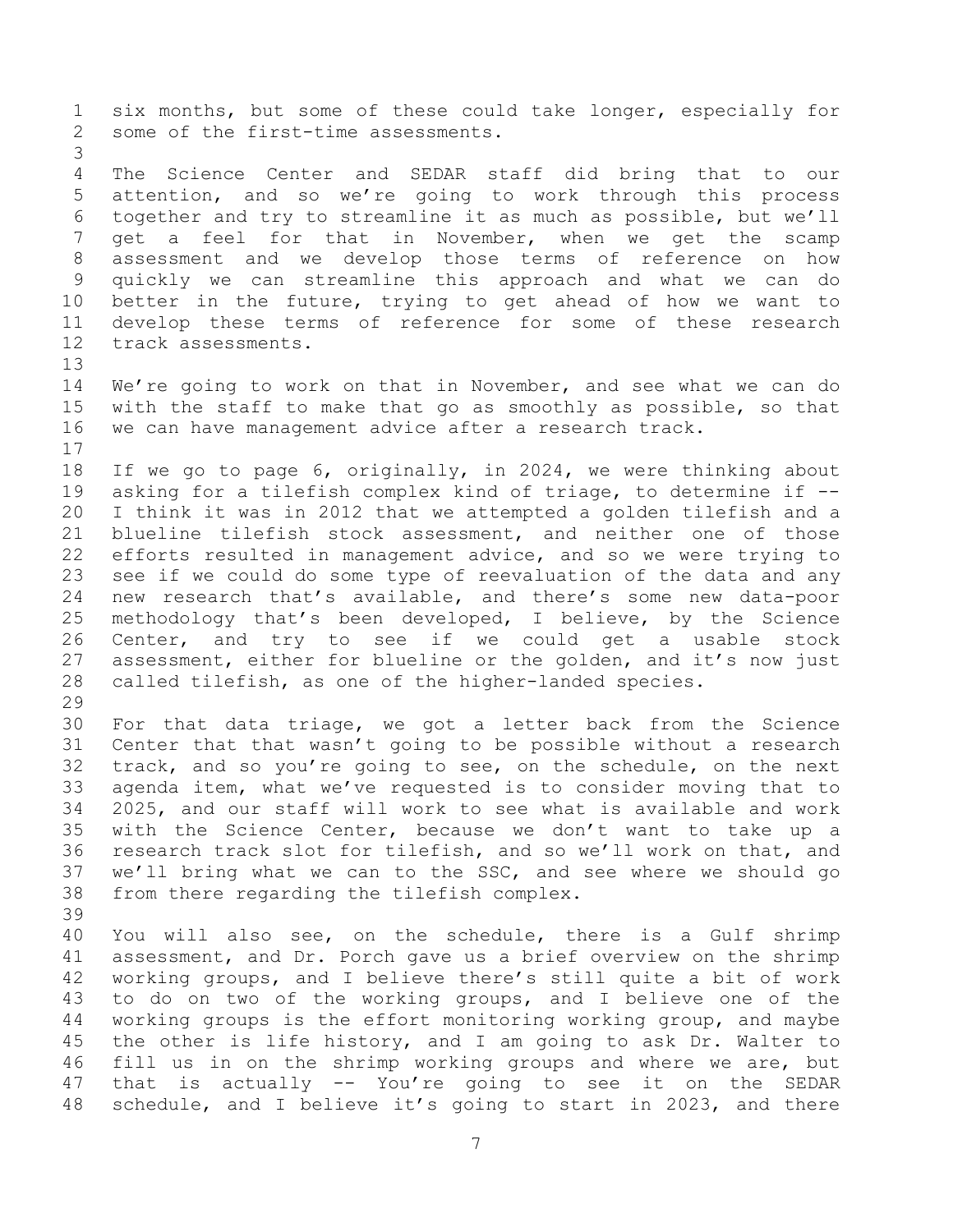1 is quite a bit of work to be done on the type of modeling<br>2 environment, I believe, that the Science Center wants to 2 environment, I believe, that the Science Center wants to<br>3 consider for the three penaeid shrimp species that the council 3 consider for the three penaeid shrimp species that the council<br>4 is involved with management on, and so those working groups are 4 is involved with management on, and so those working groups are<br>5 still not -- Not all of them are completed yet, and so I will 5 still not -- Not all of them are completed yet, and so I will<br>6 see if mavbe Dr. Walter can fill us in a little bit more on 6 see if maybe Dr. Walter can fill us in a little bit more on those shrimp working groups and that 2023 schedule for penaeid 8 shrimp.

- $\begin{array}{c} 9 \\ 10 \end{array}$ CHAIRMAN DIAZ: Dr. Walter, are you online?
- 

11<br>12 12 **DR. JOHN WALTER:** I am online, and I am getting information on 13 where the shrimp working groups are. If you can stand by, I can<br>14 qive you a real succinct answer, maybe even in writing. Thanks. give you a real succinct answer, maybe even in writing. Thanks.

 $15$ <br> $16$ 16 **CHAIRMAN DIAZ:** Okay. We'll do that, Dr. Walter. Just jump 17 back in whenever you're ready. Thank you.

- 18<br>19
	- 19 **DR. WALTER:** Okay. Thanks.

20<br>21 21 **EXECUTIVE DIRECTOR CARRIE SIMMONS:** Okay. The next item, we did 22 talk about, and this wasn't specifically in the report, but we<br>23 did bring up the NOAA white paper for best practices on 23 did bring up the NOAA white paper for best practices on<br>24 integration for the recreational data indices, and we just 24 integration for the recreational data indices, and we just<br>25 talked a little bit about perhaps asking the Science Center and 25 talked a little bit about perhaps asking the Science Center and<br>26 the Regional Office to give us an update on where we are in that 26 the Regional Office to give us an update on where we are in that<br>27 process for that white paper with Science and Technology and 27 process for that white paper with Science and Technology and<br>28 perhaps a better way that we could look at streamlining those 28 perhaps a better way that we could look at streamlining those<br>29 recreational indices from the MRIP-FES and then the supplemental 29 recreational indices from the MRIP-FES and then the supplemental<br>30 surveys, now that the methodology has been approved for 30 surveys, now that the methodology has been approved for<br>31 calibration and how we're going to work through that in the calibration and how we're going to work through that in the 32 future.

33<br>34

34 After some discussion on that, and then talking about the<br>35 schedule, it did spur some changes in the red grouper terms of 35 schedule, it did spur some changes in the red grouper terms of<br>36 reference for the operational assessment, and so we're working 36 reference for the operational assessment, and so we're working<br>37 on those, and we'll have those tied up here soon, I believe, to 37 on those, and we'll have those tied up here soon, I believe, to<br>38 provide back to SEDAR. We're going to look to work with the 38 provide back to SEDAR. We're going to look to work with the<br>39 agency divisions on where to go with that, I believe in the agency divisions on where to go with that, I believe in the 40 coming SEDAR meetings. The final items that we discussed -- I'm 41 sorry.

42

## 43 **CHAIRMAN DIAZ:** Ms. Guyas.

 $\begin{array}{c} 44 \\ 45 \end{array}$ 45 **MS. MARTHA GUYAS:** Thanks. Sorry. It was on that item, and so, 46 if you're done with it, Carrie, then I will -- If you're not<br>47 done, you can go. 0kay. I just wanted to flag this done, you can go. Okay. I just wanted to flag this 48 conversation a little bit more that happened at the SEDAR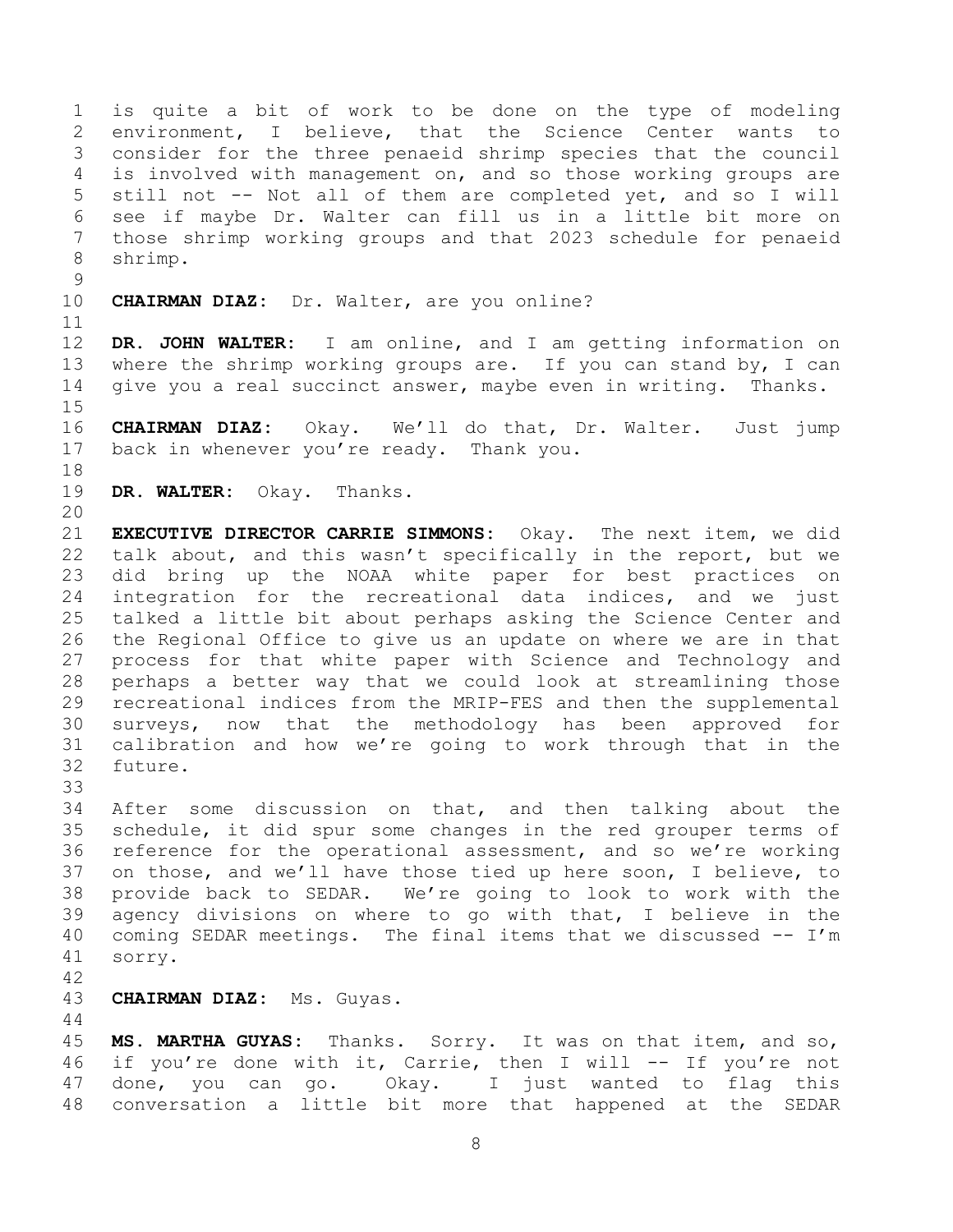1 Steering Committee, because I heard some things that were a<br>2 little bit concerning, one of which was some, I quess -- Well, I 2 little bit concerning, one of which was some, I guess -- Well, I<br>3 quess the statement was that there was concern that the state 3 guess the statement was that there was concern that the state<br>4 surveys that are being used for the Gulf may never be able to be 4 surveys that are being used for the Gulf may never be able to be used in stock assessments.

6<br>7 That was pretty disappointing to me, and there was some 8 discussion about having a topical working group, maybe, for each 9 assessment, to try to figure this out, and I would just -- We're<br>10 qoing to get into this a lot this week, and this has been an 10 going to get into this a lot this week, and this has been an<br>11 issue with gag, but I would just encourage that the Science 11 issue with gag, but I would just encourage that the Science<br>12 Center and others involved in this process think about a 12 Center and others involved in this process think about a<br>13 different way to streamline this. different way to streamline this.

 $\begin{array}{c} 14 \\ 15 \end{array}$ 15 Again, we'll get into this this week, but, at least for Florida,<br>16 we have our State Reef Fish Survey that provides more precise we have our State Reef Fish Survey that provides more precise 17 data for thirteen reef fish species, and a number of those are<br>18 Florida-centric species, like gag and red grouper, and this has 18 Florida-centric species, like gag and red grouper, and this has<br>19 come up at an SSC meeting before also, a discussion about. 19 come up at an SSC meeting before also, a discussion about,<br>20 rather than piecemeal and have a topical working group every 20 rather than piecemeal and have a topical working group every<br>21 time we have a stock assessment for something, figuring out what 21 time we have a stock assessment for something, figuring out what<br>22 are the procedures, just in general, for Florida-centric things 22 are the procedures, just in general, for Florida-centric things<br>23 for using the State Reef Fish Survey in assessments. for using the State Reef Fish Survey in assessments.

 $\frac{24}{25}$ 25 It sounds like the SEDAR process may not be the fastest way to<br>26 qo about doing that, and maybe that happens through the Gulf 26 go about doing that, and maybe that happens through the Gulf<br>27 transition team that I know that Richard Cody has been working 27 transition team that I know that Richard Cody has been working<br>28 on, but we need to fiqure this out, and we have a dataset that's 28 on, but we need to figure this out, and we have a dataset that's<br>29 qoing to be pretty valuable to us that we need to consider, and 29 going to be pretty valuable to us that we need to consider, and<br>30 then, at the same time, we also need to figure out how we're 30 then, at the same time, we also need to figure out how we're<br>31 qoing to do this when we have multiple state surveys in play for going to do this when we have multiple state surveys in play for 32 species that span more of the Gulf, and I know the -- We'll be<br>33 qetting into that, I quess, with SEDAR 74, because that's part 33 getting into that, I guess, with SEDAR 74, because that's part<br>34 of, I quess, one of the -- I don't know if it's a workshop ahead 34 of, I guess, one of the  $-$  I don't know if it's a workshop ahead<br>35 of the workshop or if that will be part of the May meeting, the 35 of the workshop or if that will be part of the May meeting, the<br>36 data workshop, but -- Okay. That's for the data workshop, but I 36 data workshop, but -- Okay. That's for the data workshop, but I<br>37 just wanted to flag that, because I feel like this is a really 37 just wanted to flag that, because I feel like this is a really<br>38 important issue that the council needs to be aware of. important issue that the council needs to be aware of.

39

40 **CHAIRMAN DIAZ:** Thank you, Ms. Guyas. I agree. Mr. Strelcheck.

41<br>42 42 **MR. ANDY STRELCHECK:** I wish Clay was here to speak to this, and<br>43 so I will try to speak to the issues, and so, one, I agree with 43 so I will try to speak to the issues, and so, one, I agree with<br>44 Martha that we need to figure this out, right, and I think we 44 Martha that we need to figure this out, right, and I think we<br>45 all can agree to that, and we do have some work underway with 45 all can agree to that, and we do have some work underway with<br>46 Science and Technology, and Richard Cody and Evan Howell are 46 Science and Technology, and Richard Cody and Evan Howell are<br>47 here this week, and they are working on a planning meeting for here this week, and they are working on a planning meeting for 48 November, followed by a state workshop in January.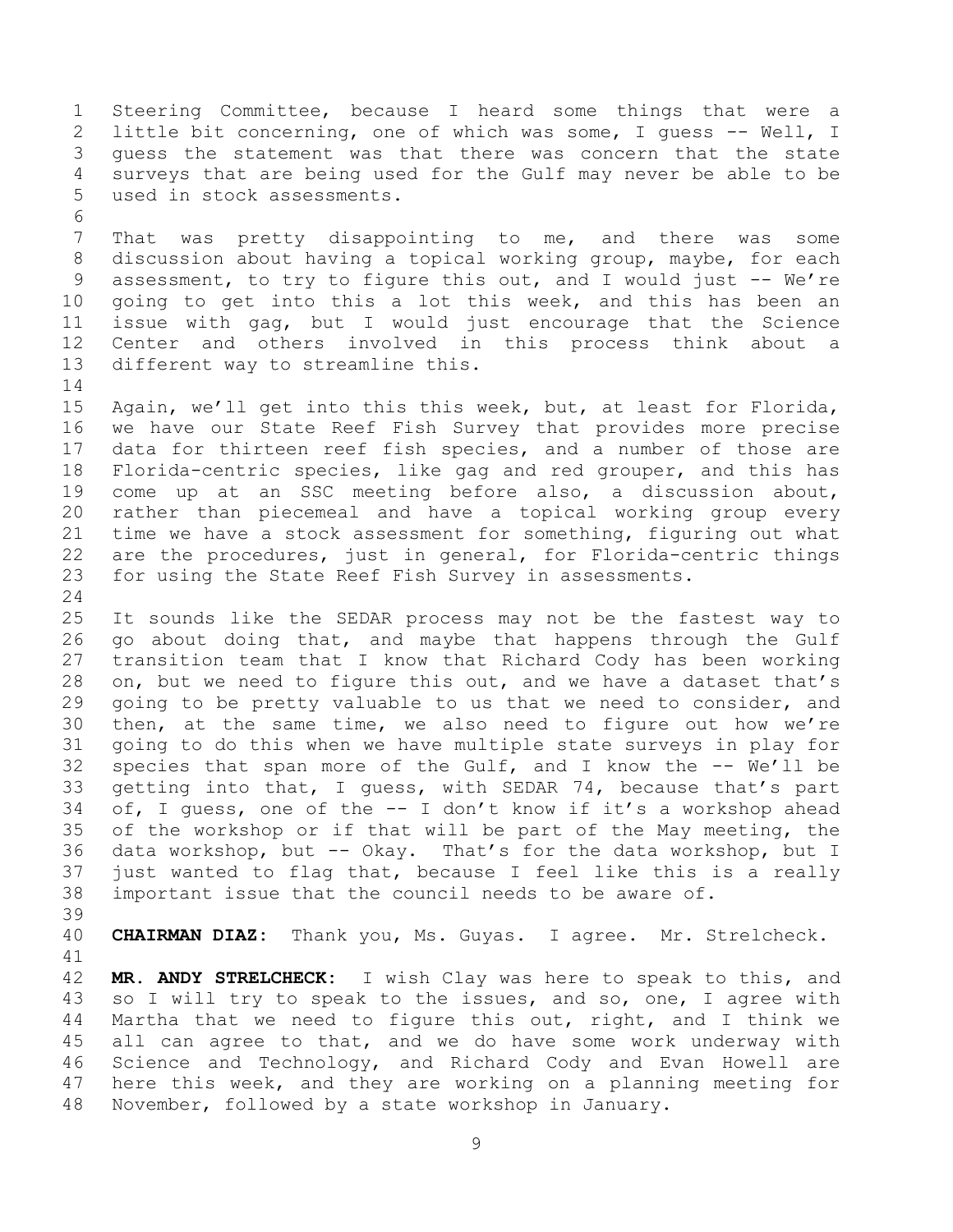$\frac{1}{2}$ 2 I think it would be a great idea to encompass this within the<br>3 terms of reference, and that, I think, will be a discussion 3 terms of reference, and that, I think, will be a discussion<br>4 point. I know, when we laid out the path forward for these 4 point. I know, when we laid out the path forward for these<br>5 state surveys, and we talked about certification, which has 5 state surveys, and we talked about certification, which has<br>6 happened, and we talked about calibration, which has at least 6 happened, and we talked about calibration, which has at least<br>7 happened with red snapper, and we're getting clarity around happened with red snapper, and we're getting clarity around 8 that, and we also have, as part of the process, the transition 9 plan, but I think the key component, for me, is that this can't<br>10 just be like a single species, and we can't just be driven by 10 just be like a single species, and we can't just be driven by  $11 \text{ qaq.}$ gag.

12<br>13 13 Gag is, obviously, kind of the species of the day, but we need<br>14 an overall, encompassing plan as to how we're going to include 14 an overall, encompassing plan as to how we're going to include<br>15 these state surveys as part of the stock assessment process, and 15 these state surveys as part of the stock assessment process, and<br>16 so I think we're in agreement, in terms of that, but it's just a so I think we're in agreement, in terms of that, but it's just a 17 matter of how do we get there and getting that plan formulated<br>18 quickly. quickly.

19<br>20

20 **CHAIRMAN DIAZ:** Any further discussion? Dr. Simmons.

21<br>22 22 **EXECUTIVE DIRECTOR SIMMONS:** Mr. Chair, there were two Other 23 Business items that were discussed, and so SEDAR has some<br>24 remaining travel funds, and you can see that on the top of page 24 remaining travel funds, and you can see that on the top of page<br>25 7, and so they're just -- Those are going to remain there, I 25 7, and so they're just  $-$  Those are going to remain there, I<br>26 believe, and they're estimating that, in 2022, there also will 26 believe, and they're estimating that, in 2022, there also will<br>27 be some remaining travel funds, depending on, I quess, what 27 be some remaining travel funds, depending on, I guess, what<br>28 occurs in 2022 regarding travel and in-person meetings, but we 28 occurs in 2022 regarding travel and in-person meetings, but we<br>29 did receive an update on that during the SEDAR Steering 29 did receive an update on that during the SEDAR Steering<br>30 Committee-meeting. Committee meeting.

31<br>32 32 Then the final item that was discussed was the fishery-<br>33 independent indices procedural workshop, with the in-person 33 independent indices procedural workshop, with the in-person<br>34 workshop options, and that was slated for January of 2022, and, 34 workshop options, and that was slated for January of 2022, and,<br>35 again, because NMFS staff is unable to participate in-person, 35 again, because NMFS staff is unable to participate in-person,<br>36 and many of the state folks really felt the need to have this 36 and many of the state folks really felt the need to have this<br>37 meeting in-person as well, it was rescheduled to April 19 37 meeting in-person as well, it was rescheduled to April 19<br>38 through 21 of 2022. That concludes my report. through 21 of 2022. That concludes my report.

39

40 **CHAIRMAN DIAZ:** Ms. Bosarge.

41<br>42

42 **MS. LEANN BOSARGE:** Thank you, Mr. Chairman. I'm not on your 43 committee, and I appreciate you entertaining my thoughts, and so<br>44 just a couple of things that kind of jumped out at me. That 44 just a couple of things that kind of jumped out at me. That<br>45 SEDAR 77 HMS for hammerhead sharks data workshop that's coming 45 SEDAR 77 HMS for hammerhead sharks data workshop that's coming<br>46 up in December, and so I want to say, in the Gulf, we only have 46 up in December, and so I want to say, in the Gulf, we only have<br>47 like twenty-five or thirty permitted fishermen these days for like twenty-five or thirty permitted fishermen these days for 48 the shark fishery, and so it's just a handful, and I just wanted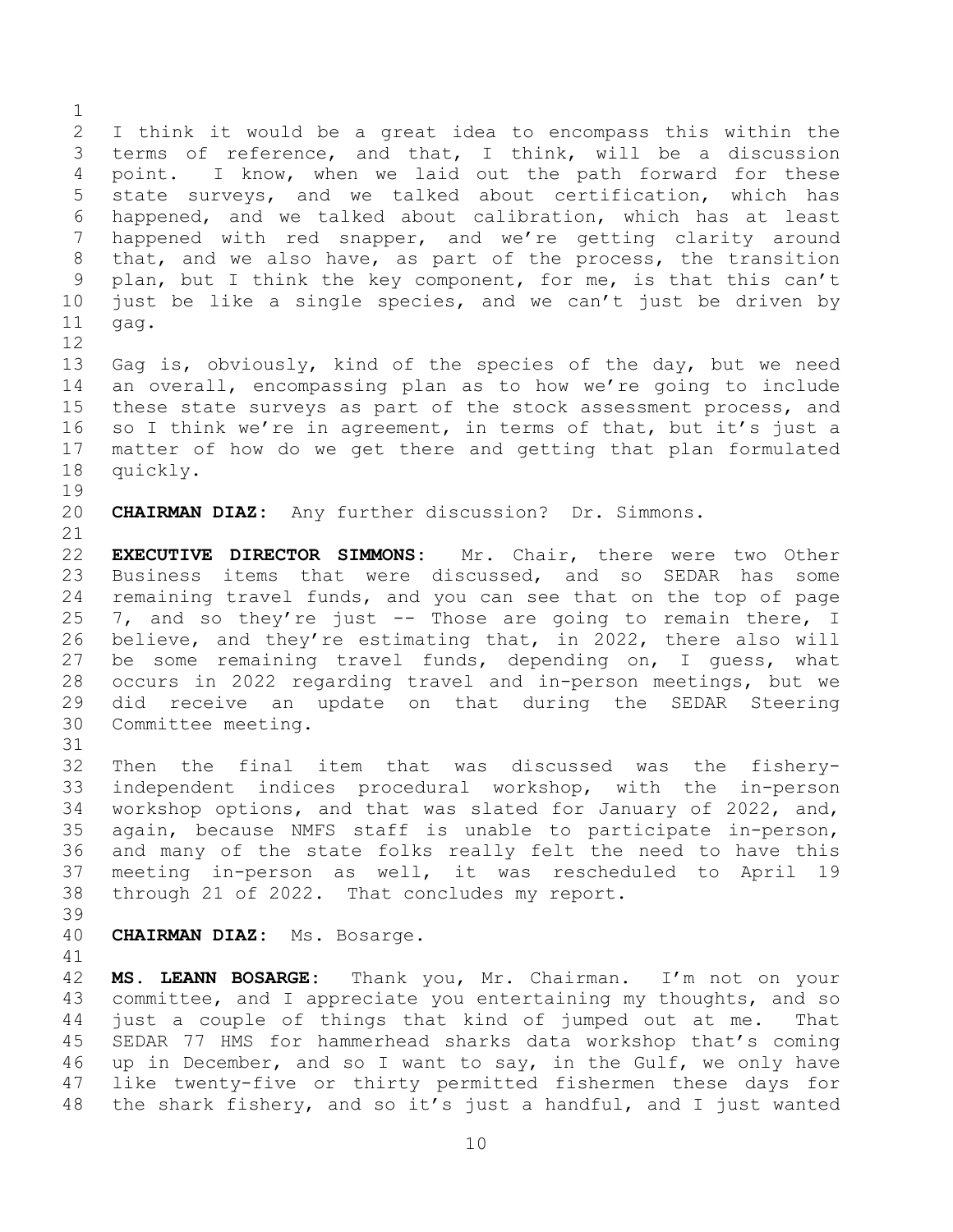1 to make sure that maybe we could send that notice, that email<br>2 notice, out to them, in case they want to listen in and maybe 2 notice, out to them, in case they want to listen in and maybe<br>3 have some feedback for us, and I think that's important in those 3 have some feedback for us, and I think that's important in those<br>4 types of fisheries. types of fisheries.

5 6 Then, also, will we be sending out the Something's Fishy tool to<br>7 all of our stakeholders in general on that, to see if we can all of our stakeholders in general on that, to see if we can 8 garner some feedback, and not necessarily before that meeting, 9 but before that assessment itself, right, because that's one of<br>10 the things that we kind of talked to HMS about doing when they 10 the things that we kind of talked to HMS about doing when they<br>11 have presented to us in the past. have presented to us in the past.

 $\begin{array}{c} 12 \\ 13 \end{array}$ 13 You know, a lot of their feedback was, again, they were getting<br>14 these comments from the fishermen about the abundance of sharks 14 these comments from the fishermen about the abundance of sharks<br>15 and things like that, but that's not all that helpful to them 15 and things like that, but that's not all that helpful to them<br>16 unless we can delineate, really kind of by species, what type of unless we can delineate, really kind of by species, what type of 17 fishermen are seeing them, where in the Gulf they may be seeing<br>18 that, and give them some more color to those interactions, and 18 that, and give them some more color to those interactions, and<br>19 so I'm hoping that we'll be able to send out our Something's 19 so I'm hoping that we'll be able to send out our Something's<br>20 Fishy tool and get some feedback from our fishermen that would 20 Fishy tool and get some feedback from our fishermen that would<br>21 be anecdotal in nature, but possibly helpful for those 21 be anecdotal in nature, but possibly helpful for those<br>22 scientists. Then I had one other thing, but I will wait for a 22 scientists. Then I had one other thing, but I will wait for a<br>23 second. second.

- $\frac{24}{25}$ 
	- 25 **CHAIRMAN DIAZ:** Dr. Simmons.

26<br>27 27 **EXECUTIVE DIRECTOR SIMMONS:** Thank you, Mr. Chair. I think we 28 can certainly do the first request, and we'll have to get with<br>29 you on getting those fishermen's contact information and then 29 you on getting those fishermen's contact information and then<br>30 sharing that with Dr. Neer to ensure that they are emailed about 30 sharing that with Dr. Neer to ensure that they are emailed about<br>31 that workshop, and it's in-person, but I assume they're going to that workshop, and it's in-person, but I assume they're going to 32 have a virtual option as well, but I don't know all the details<br>33 of that, and, Ryan, I don't know if you have any more, but we 33 of that, and, Ryan, I don't know if you have any more, but we<br>34 could get some clarification by Full Council on that, and so I 34 could get some clarification by Full Council on that, and so I<br>35 think that's easy enough. think that's easy enough.

- 36<br>37 37 Regarding the item the council had requested us to work with<br>38 HMS, regarding the Something's Fishy tool, we have been unable, 38 HMS, regarding the Something's Fishy tool, we have been unable,<br>39 really, to connect with HMS folks to get a clear grasp on how really, to connect with HMS folks to get a clear grasp on how 40 that tool could be used and if they do in fact wish for us to 41 use that, and so, no, we do not currently have plans to send<br>42 this out prior to the stock assessment, until we get more 42 this out prior to the stock assessment, until we get more 43 feedback from HMS staff. feedback from HMS staff.
- $\begin{array}{c} 44 \\ 45 \end{array}$
- 45 **CHAIRMAN DIAZ:** Go ahead, Ms. Bosarge.
- 46<br>47 47 **MS. BOSARGE:** I think they're going to talk to us later today, 48 and so I will definitely ask them about that, because I can't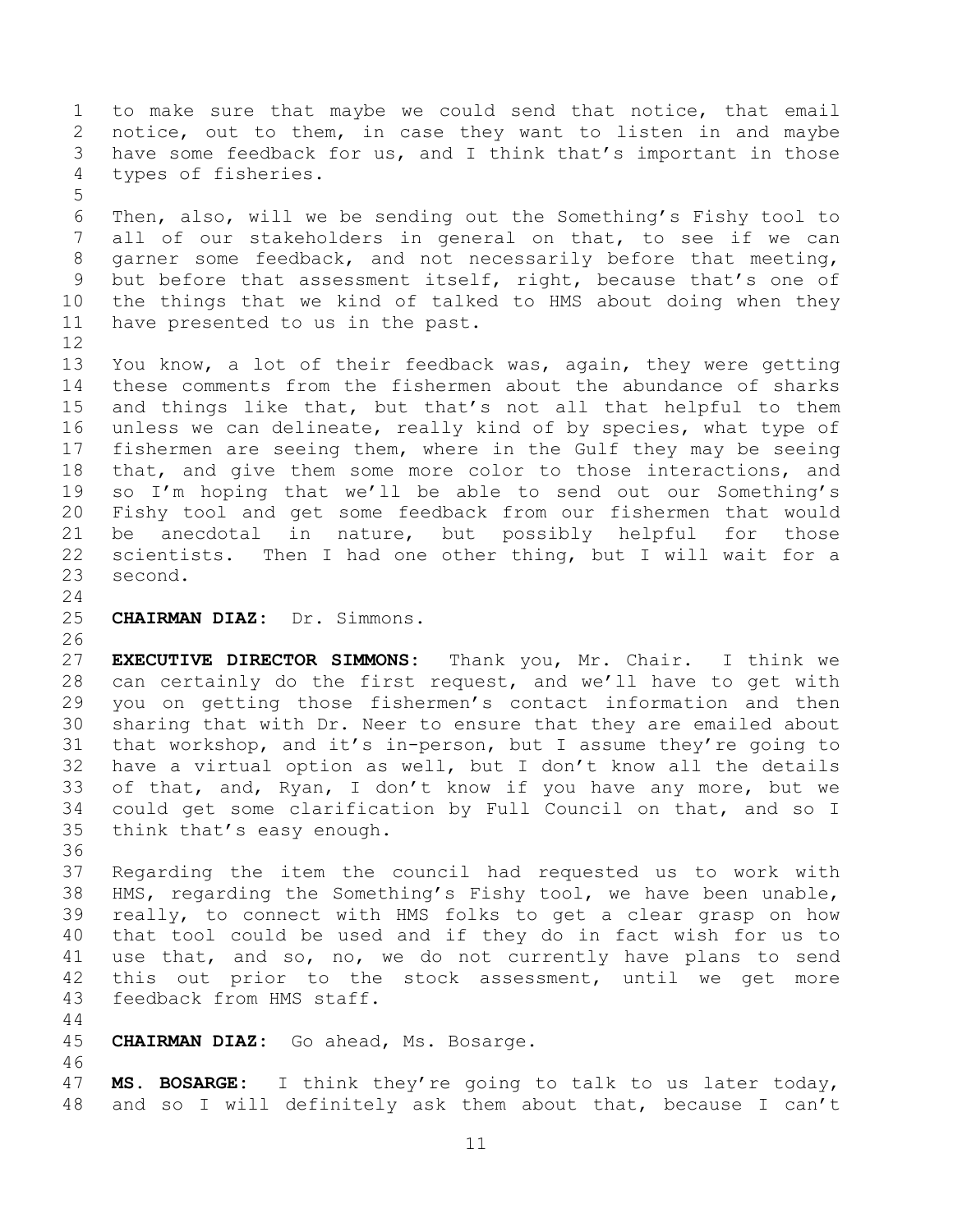1 see where they would want to turn down any information that<br>2 fishermen may have. I mean, that's a vital part of this whole 2 fishermen may have. I mean, that's a vital part of this whole<br>3 scientific process, is that feedback loop, and so I will get 3 scientific process, is that feedback loop, and so I will get<br>4 with them on that later todav. with them on that later today.

5 6 Then the only other comment that I was going to make was on the<br>7 -- I think Dr. Walter said that he would get back with us on -- I think Dr. Walter said that he would get back with us on 8 where some of those working groups were for the research track 9 on shrimp, and you mentioned some other models, and I do<br>10 remember that being a discussion in some of the working groups 10 remember that being a discussion in some of the working groups<br>11 that I participated in. that I participated in.

12<br>13 13 However, I thought I remembered the discussion being more of we<br>14 think these models that we have are working well, and we would 14 think these models that we have are working well, and we would<br>15 like to explore other models, almost in the sense of, and this 15 like to explore other models, almost in the sense of, and this<br>16 might not be the right term for it, but more like a sensitivity might not be the right term for it, but more like a sensitivity 17 run, to see how other models stack up against what we're seeing<br>18 out of the models that we currently have and not necessarily 18 out of the models that we currently have and not necessarily<br>19 this idea of the next time that we run the assessment it will be 19 this idea of the next time that we run the assessment it will be  $20$  -- It was more it will be in the model it's traditionally been 20 -- It was more it will be in the model it's traditionally been<br>21 in with some analysis, side-by-side, looking at a different 21 in with some analysis, side-by-side, looking at a different<br>22 model, to see how that may incorporate different parameters, 22 model, to see how that may incorporate different parameters,<br>23 environmental and such, but we'll get more feedback from Dr. 23 environmental and such, but we'll get more feedback from Dr.<br>24 Walter on that. Thank you. Walter on that. Thank you.

 $\frac{25}{26}$ 26 **CHAIRMAN DIAZ:** Okay. That's it for you, right? All right. Dr. Walter, are you ready?

28<br>29 29 **DR. WALTER:** I can just go over the status of the four working 30 groups, and we have four shrimp working groups, and the first<br>31 one is the shrimp fishery effort estimation working group, and one is the shrimp fishery effort estimation working group, and 32 this one is on hold. Mainly, it's waiting for how we're going<br>33 to kind of move forward, which was really the topic of the focus 33 to kind of move forward, which was really the topic of the focus<br>34 qroup last week, and I think all the efforts that we're making 34 group last week, and I think all the efforts that we're making<br>35 to move forward with the next process for collecting the data. 35 to move forward with the next process for collecting the data.<br>36 I am optimistic that we'll find a good solution there. I am optimistic that we'll find a good solution there.

37<br>38 38 Then the indices working group, the report is complete from that<br>39 one, and so that one is actually completed and ended, and the one, and so that one is actually completed and ended, and the 40 SEAMAP survey was determined to be a representative index of 41 abundance by the working group participants, for brown and white<br>42 shrimp in particular, and some best practices were recommended 42 shrimp in particular, and some best practices were recommended<br>43 in the final document, and I did send that to staff, and it can 43 in the final document, and I did send that to staff, and it can<br>44 be posted. be posted.

45

46 We'll be turning that document into a full NOAA technical report<br>47 very soon, and the group is also exploring some other types of very soon, and the group is also exploring some other types of 48 advanced modeling and concluding some spatial and temporal model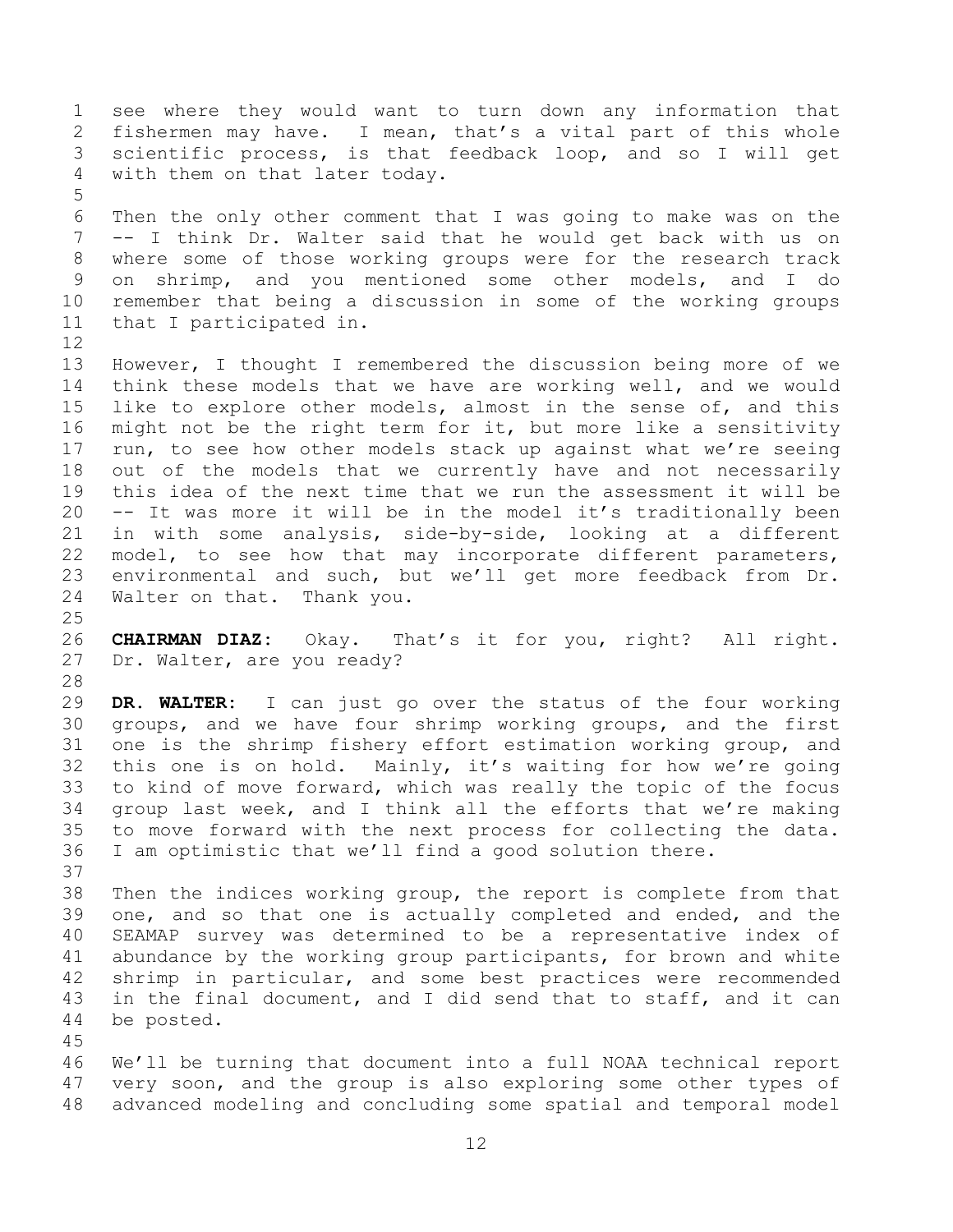1 evaluations and some empirical dynamic modeling that might be<br>2 able to use these indices in some sort of a management procedure 2 able to use these indices in some sort of a management procedure<br>3 for shrimp, so that we could actually be more responsive, in the 3 for shrimp, so that we could actually be more responsive, in the shrimp, so that we could actually be more responsive, in the 4 shrimp fishery, when we set our ACLs and ABCs, rather than have<br>5 a full stock assessment and a projection forward. Since the 5 a full stock assessment and a projection forward.<br>6 indices are really our primary information for s 6 indices are really our primary information for shrimp, that  $mid$   $--$ 

9 **CHAIRMAN DIAZ:** Thank you, Dr. Walter. Is there any questions<br>10 for Dr. Walter? Dr. Simmons. for Dr. Walter? Dr. Simmons.

11<br>12 12 **EXECUTIVE DIRECTOR SIMMONS:** Thank you, John, for that update. 13 I think I brought this up during the Steering Committee, but, on<br>14 the first item, in the first working group, the shrimp fishery 14 the first item, in the first working group, the shrimp fishery<br>15 effort estimation working group, being on hold, it seems to me 15 effort estimation working group, being on hold, it seems to me<br>16 that the council document that's being worked on is really -that the council document that's being worked on is really  $-$ -17 Regardless of whether P-Sea WindPlot or some other cellular<br>18 format is used, the type of data that would be obtained is going 18 format is used, the type of data that would be obtained is going<br>19 to be the same, the ten-minute pings, and so I'm not sure I 19 to be the same, the ten-minute pings, and so I'm not sure I<br>20 quite understand why we would not complete work on that effort 20 quite understand why we would not complete work on that effort<br>21 and move forward with trving to conduct some type of stock 21 and move forward with trying to conduct some type of stock<br>22 assessment. assessment.

23 24 **DR. WALTER:** Okay. Did people -- I think I'm having some audiovisual challenges here. Can people hear me?

26<br>27 CHAIRMAN DIAZ: We can hear you, Dr. Walter.

28<br>29

8

29 **DR. WALTER:** Okay, because I didn't go into the other two 30 groups, and so the question, I think, was whether we would<br>31 conduct stock assessments, and I'm assuming for shrimp, is the conduct stock assessments, and I'm assuming for shrimp, is the 32 question?

33<br>34 34 **EXECUTIVE DIRECTOR SIMMONS:** Correct. For shrimp.

35<br>36 36 **DR. WALTER:** Okay. The reason being that we think a stock 37 assessment is not going to be the solution for shrimp and that<br>38 we would like to move to something that is more like an interim 38 we would like to move to something that is more like an interim<br>39 analysis for management procedure, and we can discuss that more, analysis for management procedure, and we can discuss that more, 40 but just spinning up a full Stock Synthesis model for something 41 that is likely to be very short-lived, and potentially<br>42 environmentallv-driven, is a whole lot of overhead for how we 42 environmentally-driven, is a whole lot of overhead for how we<br>43 would be giving advice for something that is pretty short-lived, 43 would be giving advice for something that is pretty short-lived,<br>44 and so we're looking at some other options there. and so we're looking at some other options there.

45 46 **EXECUTIVE DIRECTOR SIMMONS:** Okay. Thank you, John. I think what we were trying to ask is why couldn't the effort estimation 48 working group complete their efforts, because the document the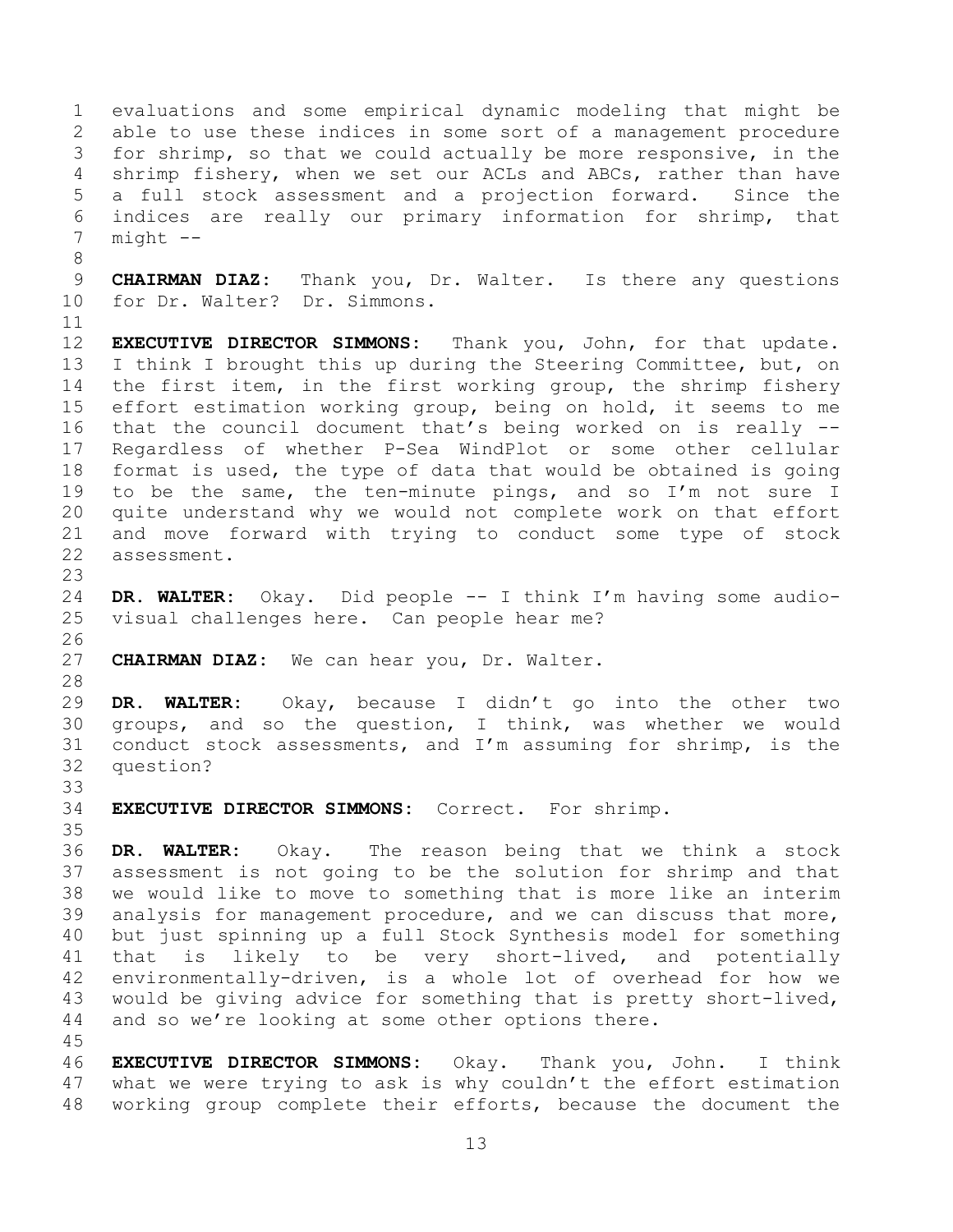1 council is working on is assuming they would collect the same<br>2 type of information, regardless of the platform that's finally 2 type of information, regardless of the platform that's finally<br>3 decided on by the agency, and how come they cannot complete 3 decided on by the agency, and how come they cannot complete<br>4 their efforts, currently? their efforts, currently?

5 6 **DR. WALTER:** Presumably it could, but we've kind of only made a little bit of progress on shrimp effort, on the next process, 8 and I think it was only last week that we kind of got to that, 9 and so I think the reason the group was kind of on hold was it<br>10 wasn't clear what was going to be collected, and I don't think 10 wasn't clear what was going to be collected, and I don't think<br>11 it was that useful for them to meet necessarily knowing. it was that useful for them to meet necessarily knowing.

12<br>13

13 **CHAIRMAN DIAZ:** Ms. Bosarge.

 $\begin{array}{c} 14 \\ 15 \end{array}$ 15 **MS. BOSARGE:** Maybe, Dr. Simmons, what might be helpful, because<br>16 it seems like there's a couple of moving parts here for shrimp, it seems like there's a couple of moving parts here for shrimp, 17 is if maybe we could set up a call specific to that upcoming<br>18 shrimp assessment, the research track, and I'm not sure what 18 shrimp assessment, the research track, and I'm not sure what<br>19 it's titled these days, and maybe get a good feel back and forth 19 it's titled these days, and maybe get a good feel back and forth<br>20 between staff and the Science Center on where we're at on each 20 between staff and the Science Center on where we're at on each<br>21 one of those and what our game plan is moving forward and what 21 one of those and what our game plan is moving forward and what<br>22 our timeline looks like, and I think that probably would be 22 our timeline looks like, and I think that probably would be<br>23 better, and I don't know if we can rectify it right here right 23 better, and I don't know if we can rectify it right here right<br>24 now, but a call would probably be a good path forward. now, but a call would probably be a good path forward.

 $\frac{25}{26}$ 26 **CHAIRMAN DIAZ:** All right. I think we're done with this agenda 27 item. Any further discussion or comments for this agenda item?<br>28 Seeing none, Mr. Rindone, will you take us through the action 28 Seeing none, Mr. Rindone, will you take us through the action<br>29 quide and next steps for the next item? guide and next steps for the next item?

<span id="page-13-0"></span>30<br>31

## 31 **GULF SEDAR STOCK ASSESSMENT SCHEDULE**

32<br>33 33 **MR. RINDONE:** Of course. Item Number V is the SEDAR assessment 34 schedule, and this is specific to the Gulf, and I will walk you<br>35 quys through this, and we'll look at some of the changes that 35 guys through this, and we'll look at some of the changes that<br>36 were made at the Steering Committee and talk about priorities 36 were made at the Steering Committee and talk about priorities 37 for 2025 and 2026.

38<br>39

A consideration is that multiple research track assessments 40 should not be done at the same time, and this creates a very 41 taxing environment on the data provision, especially the data<br>42 provision, folks at the Science Center, and so we need to be 42 provision, folks at the Science Center, and so we need to be<br>43 tactful in our thinking about the timing of these assessments, 43 tactful in our thinking about the timing of these assessments,<br>44 even though we have certain things stacking up, and so if we can 44 even though we have certain things stacking up, and so if we can<br>45 pull up the schedule. pull up the schedule.

46<br>47 47 For 2021, the SSC, as Dr. Simmons noted, is currently in its 48 review of gag, and they're going to look at projections again at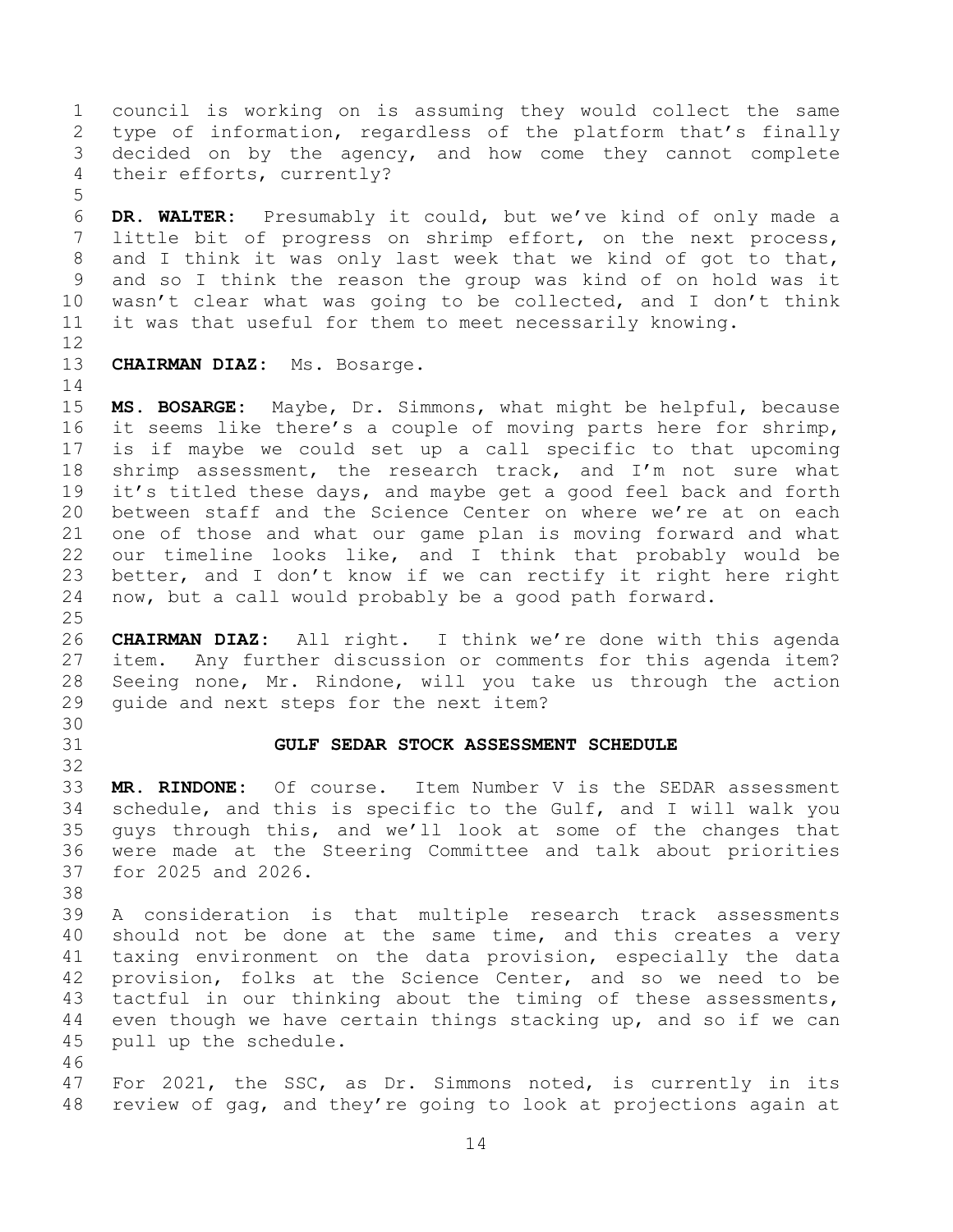1 their meeting. The SSC will review the scamp research track<br>2 assessment also in November, and will drum up those terms of 2 assessment also in November, and will drum up those terms of<br>3 reference for the subsequent operational assessment, which will 3 reference for the subsequent operational assessment, which will<br>4 vield management advice, and that's scheduled to start in 4 yield management advice, and that's scheduled to start in<br>5 January of 2022. 5 January of 2022. 6<br>7 Then we have the red snapper research track going on through 8 2023, and, at the end of this year, FWC is scheduled to start 9 work on the mutton snapper benchmark assessment. 10<br>11 11 In 2022, we also have operational assessments of Spanish<br>12 mackerel, which we haven't done in a very long time, and gray 12 mackerel, which we haven't done in a very long time, and gray<br>13 snapper is scheduled to be completed, and the FWC assessment of 13 snapper is scheduled to be completed, and the FWC assessment of<br>14 mutton snapper is also expected to be completed during that 14 mutton snapper is also expected to be completed during that<br>15 time. time. 16<br>17 17 If we move on down to 2023, the red snapper research track<br>18 assessment should be completed, and the operational assessment 18 assessment should be completed, and the operational assessment<br>19 should start up immediately following that, and then we have an 19 should start up immediately following that, and then we have an<br>20 operational assessment of yellowedge grouper, which we also 20 operational assessment of yellowedge grouper, which we also<br>21 haven't done in a verv long time, and FWC will begin work on a 21 haven't done in a very long time, and FWC will begin work on a<br>22 benchmark assessment of west Florida hogfish. benchmark assessment of west Florida hogfish. 23 24 Going into 2024, and, again, this is in the accepted stage right<br>25 now, and this means that we've submitted scopes of work for 25 now, and this means that we've submitted scopes of work for<br>26 these species, and so we're just at a point where, once we get 26 these species, and so we're just at a point where, once we get<br>27 the finalized terms of reference, then these things are pretty 27 the finalized terms of reference, then these things are pretty<br>28 well locked in at that point, and so 2024 is not a window that 28 well locked in at that point, and so 2024 is not a window that<br>29 the council should be looking at changes, except for in 29 the council should be looking at changes, except for in<br>30 emergencies. emergencies. 31 32 We have a research track starting for gray triggerfish, which<br>33 the council specifically requested, and then operational 33 the council specifically requested, and then operational<br>34 assessments for red grouper and vermilion snapper, and we moved 34 assessments for red grouper and vermilion snapper, and we moved<br>35 up the cobia operational assessment into a slot previously 35 up the cobia operational assessment into a slot previously<br>36 occupied by tilefish, for the reasons that Dr. Simmons talked 36 occupied by tilefish, for the reasons that Dr. Simmons talked<br>37 about previously, and so trying to take advantage of the spots 37 about previously, and so trying to take advantage of the spots<br>38 that we have. that we have. 39 40 For 2025 and 2026, we have a continuation of the gray 41 triggerfish research track assessment, but we have a couple of<br>42 other research tracks that the council needs to provide some 42 other research tracks that the council needs to provide some<br>43 feedback about what it wants to prioritize here, and so we have 43 feedback about what it wants to prioritize here, and so we have<br>44 an operational assessment for lane snapper, since we started 44 an operational assessment for lane snapper, since we started<br>45 incorporating lane snapper into the schedule a little bit more 45 incorporating lane snapper into the schedule a little bit more<br>46 regularly, and then we have a research track here listed for 46 regularly, and then we have a research track here listed for<br>47 gag. gag. 48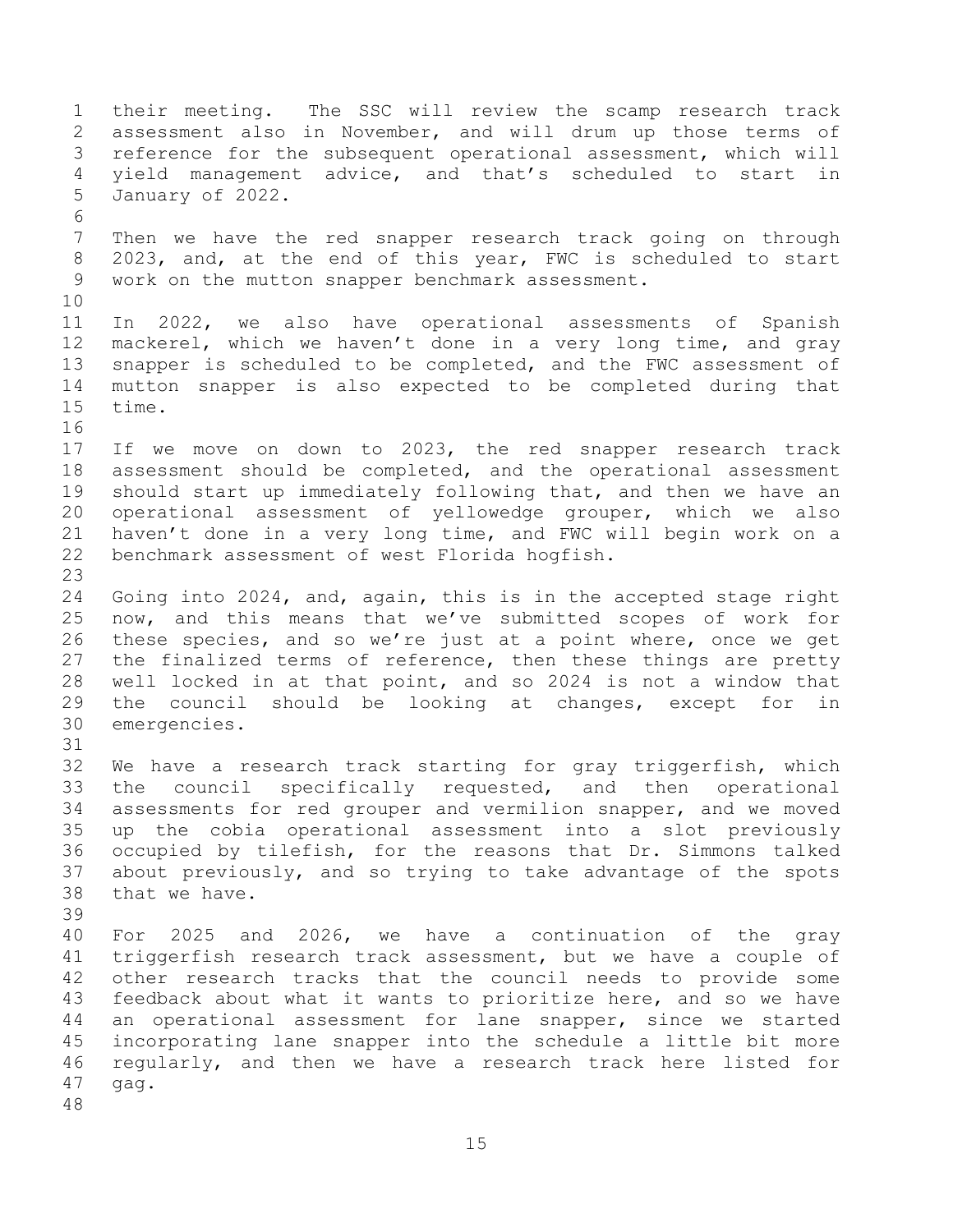1 We also have a research track listed for greater amberjack, and<br>2 then the operational assessment for king mackerel. King 2 then the operational assessment for king mackerel. King<br>3 mackerel is usually done by the Highly Migratory Species 3 mackerel is usually done by the Highly Migratory Species<br>4 Division, and so we can kind of put that one off to the side, 4 Division, and so we can kind of put that one off to the side,<br>5 fiquratively, but the decisions that need to be made here mostly 5 figuratively, but the decisions that need to be made here mostly<br>6 have to do with these research track assessments, and we'll have 6 have to do with these research track assessments, and we'll have<br>7 already started the gray triggerfish one, and so the council already started the gray triggerfish one, and so the council 8 will need to think about which, between gag and greater 9 amberjack, it would like to prioritize, understanding it's<br>10 likely that that research track assessment could not begin until 10 likely that that research track assessment could not begin until<br>11 the end of 2025, at the earliest, to provide time for the 11 the end of 2025, at the earliest, to provide time for the<br>12 research track for gray triggerfish to wrap up. research track for gray triggerfish to wrap up.

13<br>14 14 We also have an assessment for black grouper that we're going to<br>15 try again, and you may remember that, the last time we tried to 15 try again, and you may remember that, the last time we tried to<br>16 assess black grouper, one of the big issues with the data was assess black grouper, one of the big issues with the data was 17 the misidentification of black and gag grouper, which is<br>18 prevalent in the gag assessment as well, but, due to the scale 18 prevalent in the gag assessment as well, but, due to the scale<br>19 of the landings and the amount of misidentification, it's a much 19 of the landings and the amount of misidentification, it's a much<br>20 bigger problem for black grouper than it is for gag, and there's 20 bigger problem for black grouper than it is for gag, and there's<br>21 a correction factor that is applied to the gag assessment that 21 a correction factor that is applied to the gag assessment that<br>22 pretty much takes care of that, but we have been still trying to 22 pretty much takes care of that, but we have been still trying to<br>23 work this out for black grouper, and so the idea is that, by 23 work this out for black grouper, and so the idea is that, by<br>24 2025, significant progress should have been made. I will stop 24 2025, significant progress should have been made. I will stop<br>25 there, Mr. Chair, and talk about 2025 before we go further. there, Mr. Chair, and talk about 2025 before we go further.

 $\frac{26}{27}$ 27 **CHAIRMAN DIAZ:** Do we have questions or comments for Ryan at this point?

 $\frac{29}{30}$ 30 **MR. RINDONE:** We definitely cannot have three research tracks listed for one year, and so that needs some  $-$ -

32<br>33 33 **CHAIRMAN DIAZ:** All right. Any feedback that the council has at 34 this point would be appreciated, and the really tough thing<br>35 that's boxed us in right now is, as we sit here in 2021, I think 35 that's boxed us in right now is, as we sit here in 2021, I think<br>36 I could make a pretty good case that both gag and greater 36 I could make a pretty good case that both gag and greater 37 amberjack are very important species that we know are having<br>38 some issues right now and definitely need a lot of attention. some issues right now and definitely need a lot of attention. 39

40 It's just the way the planning process works out that you have 41 to get lined up so far in advance to make these decisions, and<br>42 it's just one of the things that you have to do. Any questions 42 it's just one of the things that you have to do.<br>43 or comments? Ms. Bosarge. or comments? Ms. Bosarge.

 $\begin{array}{c} 44 \\ 45 \end{array}$ 45 **MS. BOSARGE:** I am just wondering, and, tomorrow, I believe it 46 is, and we have Reef Fish tomorrow, right? Take things one day<br>47 at a time, and, all right, and so we're going to talk about gag at a time, and, all right, and so we're going to talk about gag 48 and greater amberjack tomorrow, the current assessments, right,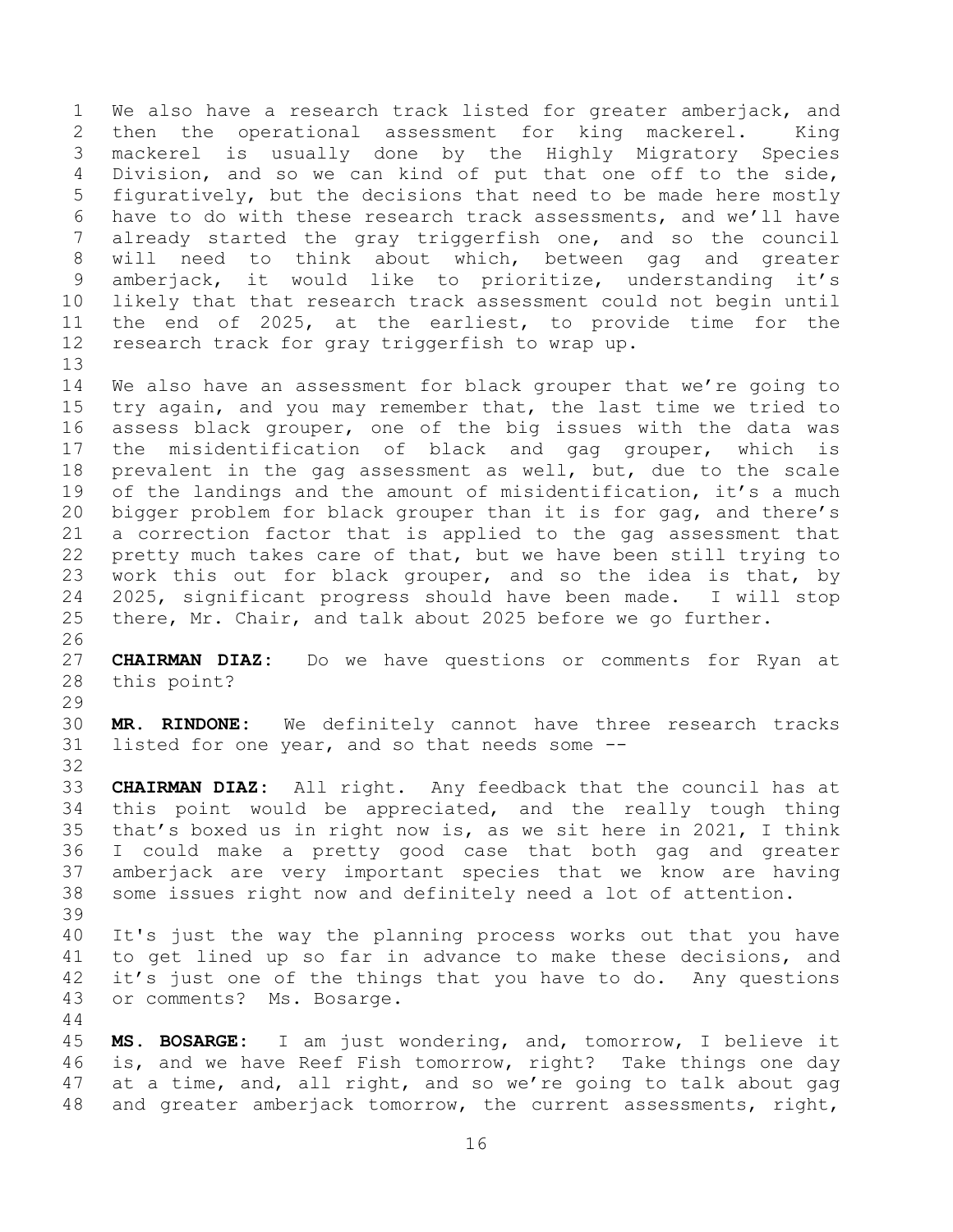1 that we're just getting back.

8

31

 $\frac{2}{3}$ 3 It really does make it hard for me to give any feedback on that<br>4 2025 until I really hear those in-depth presentations, and will 4 2025 until I really hear those in-depth presentations, and will<br>5 we be able to revisit this a little bit and give Ryan and staff 5 we be able to revisit this a little bit and give Ryan and staff<br>6 some feedback tomorrow, because those are both, it seems like, 6 some feedback tomorrow, because those are both, it seems like,<br>7 maybe problem areas for us. maybe problem areas for us.

9 **CHAIRMAN DIAZ:** I actually think that's a really good<br>10 suggestion, and it would probably be good, when we go through 10 suggestion, and it would probably be good, when we go through<br>11 the report at Full Council, and we'll have had the benefit of 11 the report at Full Council, and we'll have had the benefit of<br>12 discussing both of those in Reef Fish, and it will probably be a 12 discussing both of those in Reef Fish, and it will probably be a<br>13 lot better time to do that. Why don't we hold the discussion on 13 lot better time to do that. Why don't we hold the discussion on<br>14 the 2025 proposed until then? Ms. Guvas. the 2025 proposed until then? Ms. Guyas.

 $\frac{15}{16}$ MS. GUYAS: I am fine with that, and just some things to think 17 about when we go into that discussion, and so I remember, from<br>18 qaq, that I think there was a recommendation to do a research 18 gag, that I think there was a recommendation to do a research<br>19 track next, specifically, and I can't remember with amberjack, 19 track next, specifically, and I can't remember with amberjack,<br>20 and there were some data pieces that they weren't able to 20 and there were some data pieces that they weren't able to<br>21 incorporate, I think, and just wanted to take a fresh look at 21 incorporate, I think, and just wanted to take a fresh look at<br>22 some things, and so it might be good to just review the 22 some things, and so it might be good to just review the<br>23 recommendations coming out of both assessments. recommendations coming out of both assessments.

 $\frac{24}{25}$ 25 Then, for the amberjack count project that's going on, the<br>26 timeline for that and just making sure that that's going to be 26 timeline for that and just making sure that that's going to be<br>27 signed, sealed, delivered, and ready for consideration for this, 27 signed, sealed, delivered, and ready for consideration for this,<br>28 whenever it comes back, and so we don't have to answer those 28 whenever it comes back, and so we don't have to answer those<br>29 things now, but just think about it, and I'm planting some 29 things now, but just think about it, and I'm planting some  $30$  seeds. seeds.

32 **CHAIRMAN DIAZ:** Thank you, Ms. Guyas. Any further discussion? 33 All right. Then we're going to have a little bit more<br>34 discussion at Full Council at this item. Seeing no more on this 34 discussion at Full Council at this item. Seeing no more on this<br>35 item, Mr. Rindone, do you have anything else on this agenda 35 item, Mr. Rindone, do you have anything else on this agenda item?

37<br>38 38 **MR. RINDONE:** Yes, sir. Just looking at 2026 also, just so that you guys are kind of mulling this around in your minds, whatever 40 research track starts in 2025 is expected to carry through 2026, 41 and we also have the operational assessment for gray triggerfish<br>42 that will follow that research track and then conclude in 2025, 42 that will follow that research track and then conclude in 2025,<br>43 and we also have the data-poor assessment for tilefish 43 and we also have the data-poor assessment for tilefish<br>44 tentatively listed there, and we will be looking at the data 44 tentatively listed there, and we will be looking at the data<br>45 that are available for the three tilefish species, and that will 45 that are available for the three tilefish species, and that will<br>46 allow the council to try to figure out what's available, and has 46 allow the council to try to figure out what's available, and has<br>47 anything changed since SEDAR 22, and how best to work with the anything changed since SEDAR 22, and how best to work with the 48 Science Center to move forward on that.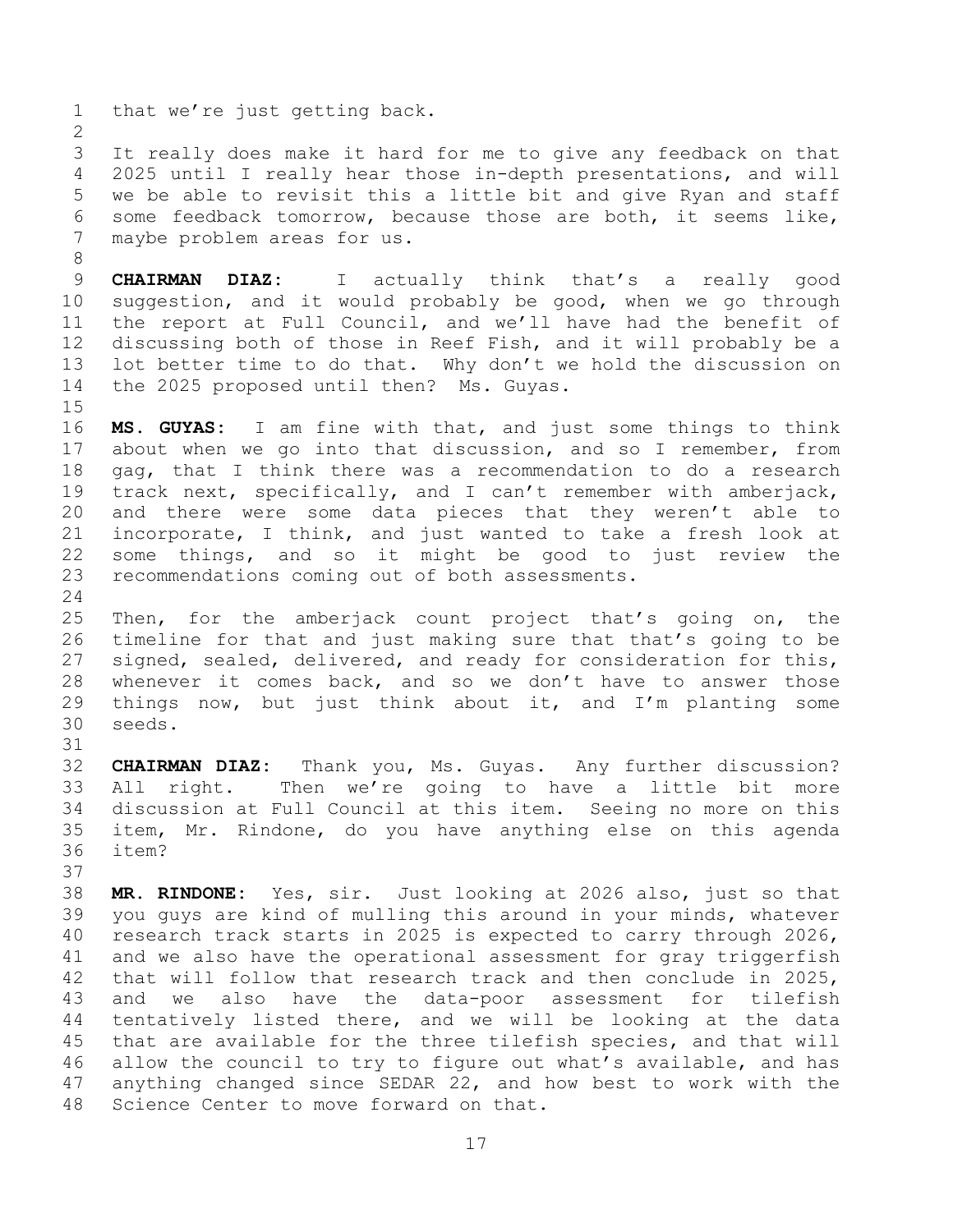$\frac{1}{2}$ 2 Then, lastly, FWC -- We went ahead and put down a regular<br>3 standard assessment for yellowtail snapper, to be done by FWC, 3 standard assessment for yellowtail snapper, to be done by FWC,<br>4 and it's so far out at this point that we don't have start dates 4 and it's so far out at this point that we don't have start dates<br>5 scheduled for that, and so the actual start date and the 5 scheduled for that, and so the actual start date and the<br>6 terminal vear -- Those things might change as we get closer to, 6 terminal year -- Those things might change as we get closer to,<br>7 but, at that point, the vellowtail snapper assessment will be but, at that point, the yellowtail snapper assessment will be 8 almost eight years old.  $\begin{array}{c} 9 \\ 10 \end{array}$ 10 **CHAIRMAN DIAZ:** Any questions for Mr. Rindone? Ms. Bosarge. 11<br>12 12 **MS. BOSARGE:** Last comment, I promise. I remember getting an<br>13 email, and I don't know if it was from staff or from NMFS, about 13 email, and I don't know if it was from staff or from NMFS, about<br>14 a closure that we had on some species that we very rarely talk 14 a closure that we had on some species that we very rarely talk<br>15 about, some snapper species, and it was maybe queen, and this is 15 about, some snapper species, and it was maybe queen, and this is<br>16 how rarely we talk about them, and I'm having trouble how rarely we talk about them, and I'm having trouble 17 remembering what the species were, but queen maybe, and<br>18 something else, Florida-centric species, I believe. something else, Florida-centric species, I believe. 19<br>20 20 I was just wondering, and not to say that those -- You know, I<br>21 am not going to propose that those need to be put on this 21 am not going to propose that those need to be put on this<br>22 schedule, per se, but are we going to look into that a little 22 schedule, per se, but are we going to look into that a little<br>23 bit? I know there was some conversation during the SSC meeting bit? I know there was some conversation during the SSC meeting 24 about it, and let's maybe look first at, you know, it's a small<br>25 fishery, and was there maybe very few intercepts that we had 25 fishery, and was there maybe very few intercepts that we had<br>26 that we were dealing with that got extrapolated and caused a 26 that we were dealing with that got extrapolated and caused a<br>27 spike, and let's look that first, before we jump into putting it 27 spike, and let's look that first, before we jump into putting it<br>28 on the schedule, but will we be getting an update on that at a 28 on the schedule, but will we be getting an update on that at a<br>29 future meeting? future meeting? 30<br>31 31 **CHAIRMAN DIAZ:** Mr. Strelcheck. 32<br>33 33 **MR. STRELCHECK:** Thanks, Leann, and so I think you're referring 34 to midwater snapper, and you might also be referring to lane<br>35 snapper, and so, tomorrow, during the Reef Fish Committee, we 35 snapper, and so, tomorrow, during the Reef Fish Committee, we<br>36 will be giving our normal landings update for reef fish, and 36 will be giving our normal landings update for reef fish, and<br>37 we're prepared to talk about a number of the recent closures, 37 we're prepared to talk about a number of the recent closures,<br>38 including the midwater snapper closure. including the midwater snapper closure. 39 40 **CHAIRMAN DIAZ:** Thank you, Mr. Strelcheck. Thank you, Ms. 41 Bosarge. Mr. Anson. 42

43 **MR. KEVIN ANSON:** Thank you. I was just wondering if there was 44 any discussion about the timing of the red snapper assessments<br>45 in relationship to the change in the data workshop schedule, and 45 in relationship to the change in the data workshop schedule, and<br>46 the data workshop has now been pushed back six months, but there 46 the data workshop has now been pushed back six months, but there<br>47 was no change in the timeline from the 2020 update that was was no change in the timeline from the 2020 update that was 48 provided to this one, and so I'm just wondering if that is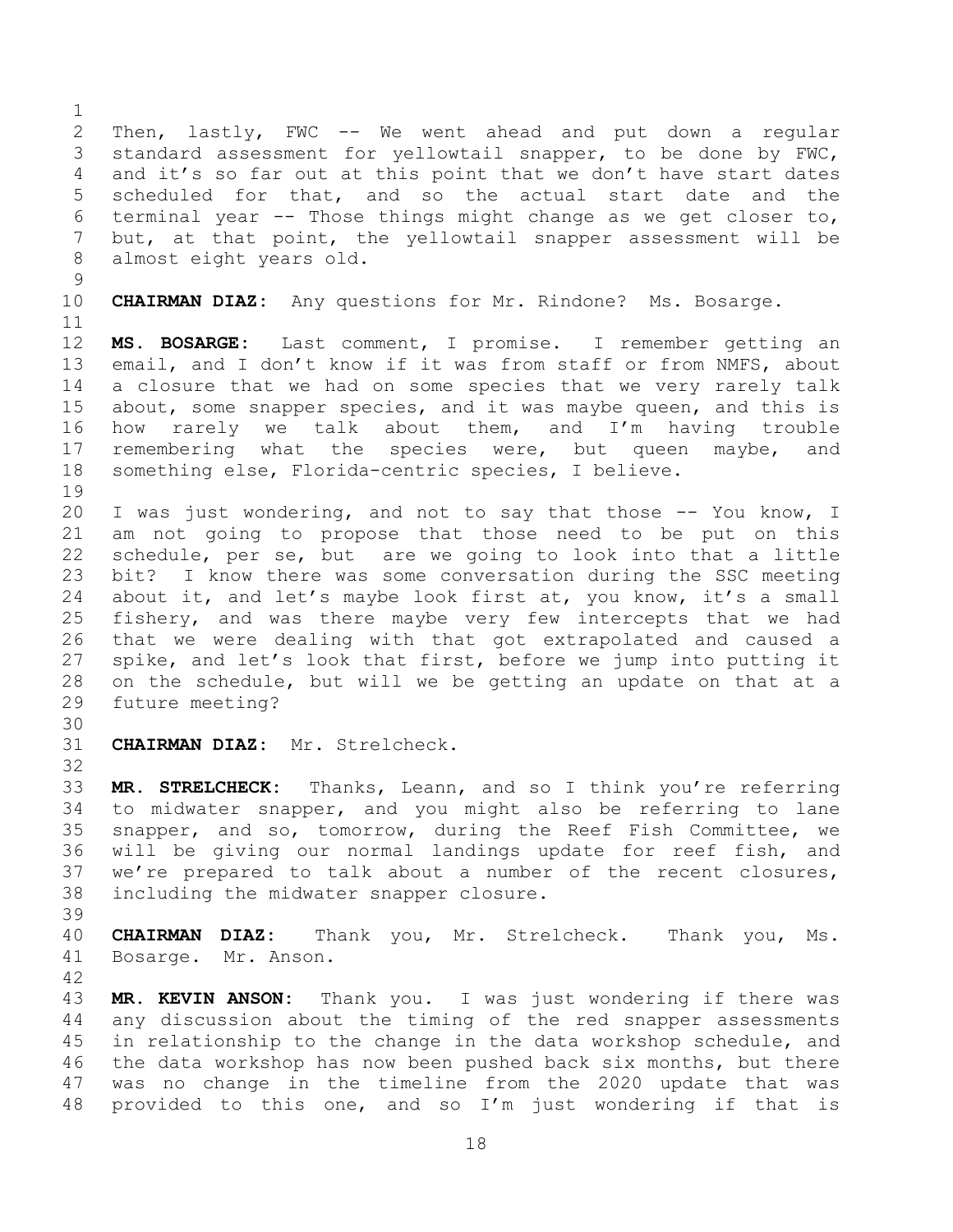1 evaluated fully and the dates are still on track, as they are<br>2 listed here? listed here?

3 4 **MR. RINDONE:** These dates get modified frequently,<br>5 unfortunately, and so this document very much has a pulse, and 5 unfortunately, and so this document very much has a pulse, and<br>6 it changes probably seven or eight times a vear, as we figure 6 it changes probably seven or eight times a year, as we figure<br>7 out how certain things are having to be moved, especially during out how certain things are having to be moved, especially during 8 COVID and certain delays in trying to accommodate in-person 9 attendance, like we are for the data workshop for red snapper.

<span id="page-18-0"></span>34<br>35

10<br>11 11 The current due dates for all of the data deadlines and<br>12 everything haven't changed, just because a lot of people were 12 everything haven't changed, just because a lot of people were<br>13 already working on those, and they were already aiming for those 13 already working on those, and they were already aiming for those<br>14 deadlines, and it never hurts to get the data in ahead of time, 14 deadlines, and it never hurts to get the data in ahead of time,<br>15 and so it's often, by the time we get to the data workshop, as 15 and so it's often, by the time we get to the data workshop, as<br>16 Matt Smith is putting together the presentation for the Matt Smith is putting together the presentation for the 17 graveyard of missed deadlines, that it can often delay getting<br>18 progress made in the data workshop, and so it's definitely an 18 progress made in the data workshop, and so it's definitely an<br>19 advantage to the process to have that stuff done as far in 19 advantage to the process to have that stuff done as far in<br>20 advance as possible. advance as possible.

21<br>22 22 This document does change frequently, and I wouldn't be too<br>23 married to the actual start and end dates in the right-most 23 married to the actual start and end dates in the right-most<br>24 column, and I would be paving more attention, were I you guys, 24 column, and I would be paying more attention, were I you guys,<br>25 to the terminal year and the endpoint of the state of nature for 25 to the terminal year and the endpoint of the state of nature for<br>26 that assessment and what we're actually assessing when, so that 26 that assessment and what we're actually assessing when, so that<br>27 the council can better prioritize knowing that it has the right 27 the council can better prioritize knowing that it has the right<br>28 information it needs to proceed with any anticipated needs. information it needs to proceed with any anticipated needs.

29<br>30 30 **CHAIRMAN DIAZ:** All right. I am not seeing any more hands. Ryan, does that conclude your presentation? Okay. I am not 32 seeing any more discussion. We have one item under Other Business. Mr. Gill.

### 35 **OTHER BUSINESS**

36<br>37 37 **MR. GILL:** Thank you, Mr. Chairman. I'm not on your committee, 38 and I appreciate this opportunity to inject something that is of<br>39 common interest, and your discussion relative to gag and the common interest, and your discussion relative to gag and the 40 closures is a wonderful segue into what I wanted to discuss, 41 because it's gag that gave rise to my thinking on this subject.

42 43 When I was the liaison to the last South Atlantic Council<br>44 meeting, they have got a gag problem, and, based on the recent 44 meeting, they have got a gag problem, and, based on the recent<br>45 discussions at the SSC and the SEDAR Steering Committee, our gag 45 discussions at the SSC and the SEDAR Steering Committee, our gag<br>46 is coming up with a similar problem, and I think one of the 46 is coming up with a similar problem, and I think one of the<br>47 difficulties that I see is we're facing fisheries closures, and difficulties that I see is we're facing fisheries closures, and 48 I would submit that that's absolutely the last thing that should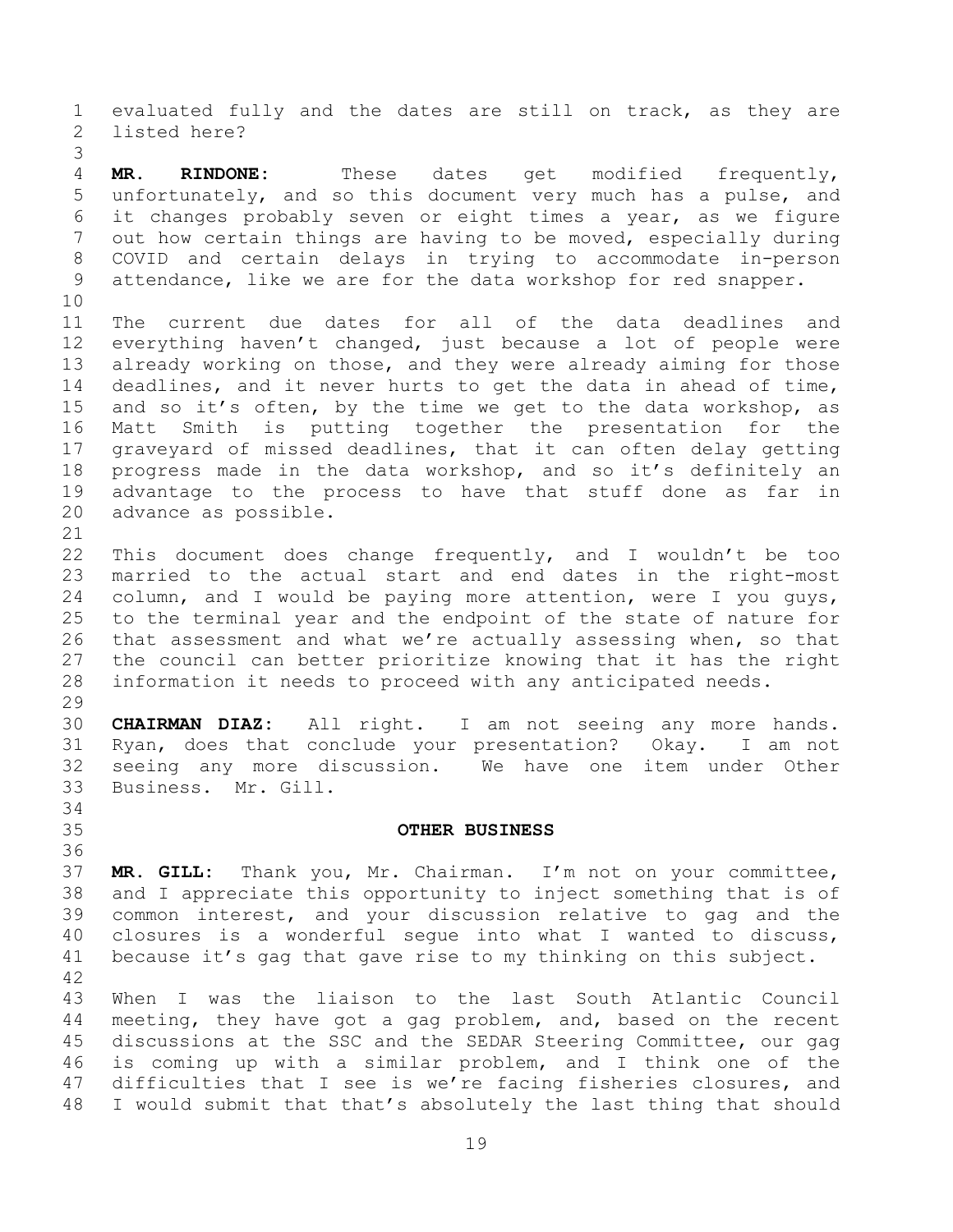1 be done, if it's at possible to avoid.  $\frac{2}{3}$ 3 Part of the problem is, in my mind anyway, is the mindset with<br>4 which we approach it, and I think what is needed, to start to 4 which we approach it, and I think what is needed, to start to<br>5 change that mindset, and I am suggesting changing the mindset 5 change that mindset, and I am suggesting changing the mindset<br>6 from the agency, the Center, SERO, the SEDAR Steering Committee, 6 from the agency, the Center, SERO, the SEDAR Steering Committee,<br>7 the SSC, APs, and this council on how we view potential closures the SSC, APs, and this council on how we view potential closures 8 of a fishery.  $\begin{array}{c} 9 \\ 10 \end{array}$ 10 Any fishery closure has major consequences, and the loss of the<br>11 fishery-dependent data makes subsequent consideration of 11 fishery-dependent data makes subsequent consideration of<br>12 reopening much more difficult, and much more problematic, not to 12 reopening much more difficult, and much more problematic, not to<br>13 mention the socioeconomic costs that are huge, and so I'm of the 13 mention the socioeconomic costs that are huge, and so I'm of the<br>14 mode that savs we ought to bend over backwards to avoid such a 14 mode that says we ought to bend over backwards to avoid such a<br>15 situation, but what we tend to is we take the input and data and 15 situation, but what we tend to is we take the input and data and<br>16 say we don't like this, but this is what we've got to do, but we say we don't like this, but this is what we've got to do, but we 17 don't go the last mile to try and figure out a way around it or<br>18 how we can minimize it. how we can minimize it. 19<br>20 20 I would think that the best step for this council is to take<br>21 that first step and go on record and sav that we believe that a 21 that first step and go on record and say that we believe that a<br>22 fishery closure is the last thing that ought to be done and 22 fishery closure is the last thing that ought to be done and<br>23 avoided at all possible costs, if possible, and I would hope avoided at all possible costs, if possible, and I would hope 24 that someone on this committee would make such a motion to start<br>25 that discussion and carry that forth, so that we can start to 25 that discussion and carry that forth, so that we can start to<br>26 change the mindset on avoiding what I view as a disaster. Thank 26 change the mindset on avoiding what I view as a disaster.<br>27 you, Mr. Chairman. you, Mr. Chairman. 28<br>29 29 **CHAIRMAN DIAZ:** Thank you, Mr. Gill. Ms. Guyas. 30<br>31 31 **MS. GUYAS:** I will bite on that, and so, once again, we'll get 32 into this tomorrow, specifically with gag, but so the SSC, as<br>33 they were looking at projections with gag, and cut to, I quess, 33 they were looking at projections with gag, and cut to, I guess,<br>34 the preview for tomorrow, and, I mean, we're potentially looking 34 the preview for tomorrow, and, I mean, we're potentially looking<br>35 at -- At least I think it's going to be an option that we have 35 at  $-$ - At least I think it's going to be an option that we have<br>36 to completely shut down that fishery, because it looks like 36 to completely shut down that fishery, because it looks like<br>37 we're in the ten-year rebuilding timeframe under Magnuson, in 37 we're in the ten-year rebuilding timeframe under Magnuson,<br>38 which case one of the options we'll probably have to look at 38 which case one of the options we'll probably have to look at is<br>39 F equals zero, and I completely agree with Bob. F equals zero, and I completely agree with Bob. 40 41 I think the SSC had this discussion as well, how can we avoid<br>42 this, and I feel like it is a verv bad situation, where we would 42 this, and I feel like it is a very bad situation, where we would<br>43 have to shut something down and lose that data stream, or data 43 have to shut something down and lose that data stream, or data<br>44 streams, really, because the fishery-dependent data are so 44 streams, really, because the fishery-dependent data are so<br>45 important for these assessments. important for these assessments. 46<br>47 I mean, this council is less familiar with it, but, on the 48 Atlantic side, this is the problem that they've had with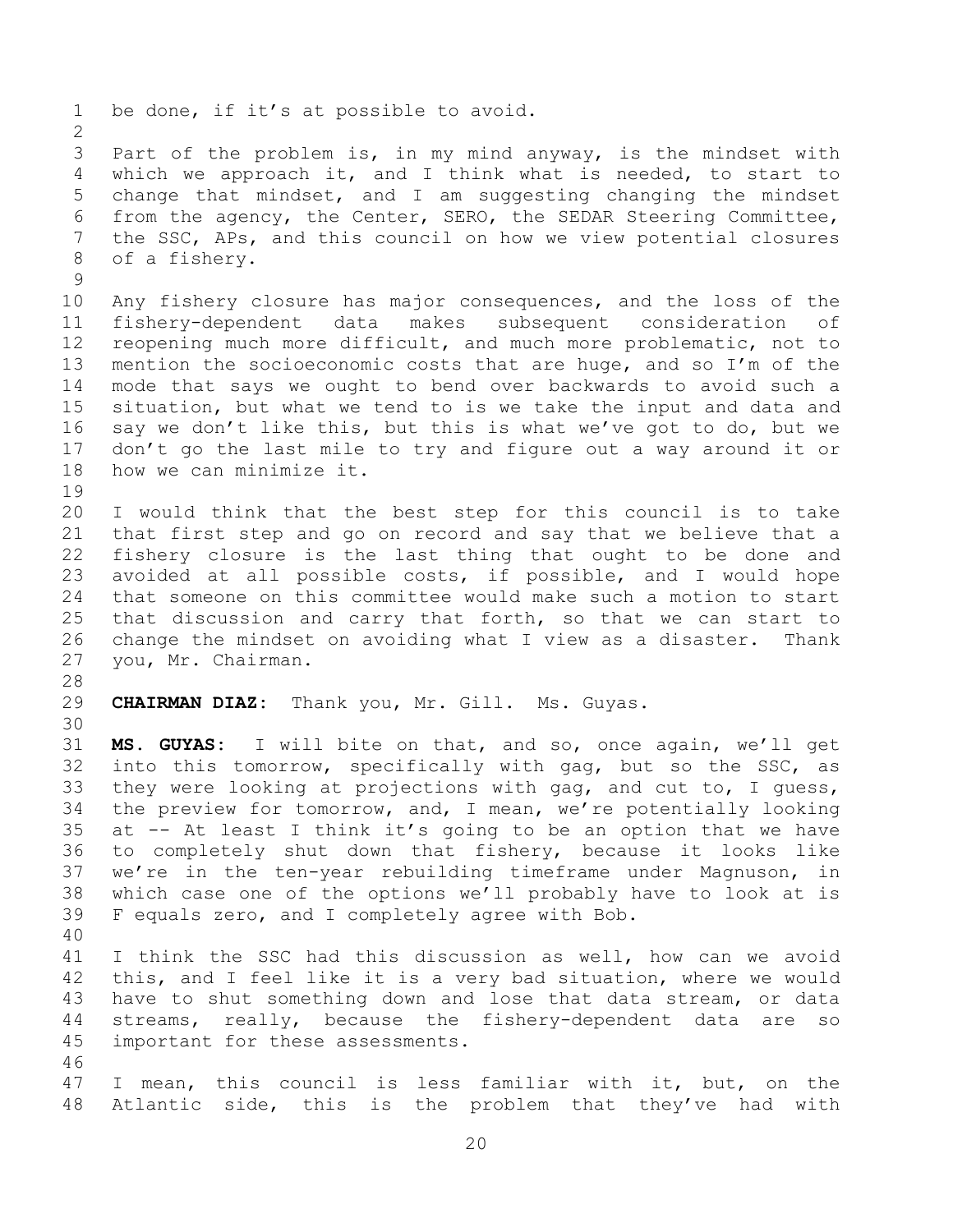<span id="page-20-0"></span>1 Atlantic red snapper, and they're kind of stuck in this rut,<br>2 where they can have these mini-seasons, but it's very, very 2 where they can have these mini-seasons, but it's very, very<br>3 challenging, and so I will try to tee-up a motion here for 3 challenging, and so I will try to tee-up a motion here for<br>4 staff, and it will be short, and so I'm going to read it out 4 staff, and it will be short, and so  $I'm$  going to read it out  $5$  loud. loud. 6<br>7 7 **My motion would be, to retain fishery-dependent data, it is the** 8 **council's desire to avoid a total shutdown of any species, if at** 9 **all possible.** You're welcome to massage it there, but I think 10 this kind of gets to the sentiment of what Mr. Gill was talking<br>11 about, and I certainly agree with him. about, and I certainly agree with him.  $\begin{array}{c} 12 \\ 13 \end{array}$ 13 **CHAIRMAN DIAZ:** All right. We have a committee motion. Does that read the way that you would like it to read, Ms. Guyas?  $\frac{15}{16}$ 16 **MS. GUYAS:** Yes.  $\frac{17}{18}$ **CHAIRMAN DIAZ:** Is there a second for the motion? 19<br>20 MR. ANSON: I will second it for discussion. 21<br>22 22 **CHAIRMAN DIAZ:** The committee is only four people. It's Mr.<br>23 Schieble, Mr. Geeslin, myself, and Martha. I will second the 23 Schieble, Mr. Geeslin, myself, and Martha.<br>24 motion, for discussion. Ms. Guvas, discussion motion, for discussion. Ms. Guyas, discussion? Mr. Dyskow.  $\frac{25}{26}$ 26 **MR. PHIL DYSKOW:** Thank you, Mr. Chair. Bob, I think you've 27 done a great job of articulating the issue that we want to<br>28 address, and I think the motion that Martha has communicated 28 address, and I think the motion that Martha has communicated<br>29 looks like it could address that, but I would like to ask a few 29 looks like it could address that, but I would like to ask a few<br>30 questions, and, specifically, how would you do that? What are 30 questions, and, specifically, how would you do that? What are<br>31 some of the steps that we would take, or envision, that could be some of the steps that we would take, or envision, that could be 32 moved forward, based on this motion? Thank you. 33<br>34 34 **CHAIRMAN DIAZ:** Ms. Guyas. 35<br>36 36 **MS. GUYAS:** Well, I think, in the case of gag, the SSC seems to 37 be doing this, but I think, really, the intent here is to just<br>38 send a message to SEDAR, the SSC, and others involved in the 38 send a message to SEDAR, the SSC, and others involved in the<br>39 assessment process and projections that we need to find a way to assessment process and projections that we need to find a way to 40 keep things open, where we can. 41<br>42 42 I mean, we have restrictions, based on Magnuson, but we need to<br>43 exhaust all options, and we need to make sure we keep things 43 exhaust all options, and we need to make sure we keep things<br>44 open, if we can, and that's basically it, and so maybe this 44 open, if we can, and that's basically it, and so maybe this<br>45 qives them a little bit of cover, and it helps them maybe 45 gives them a little bit of cover, and it helps them maybe<br>46 understand where the council is on this, and that's really just 46 understand where the council is on this, and that's really just<br>47 the intent here. the intent here.

48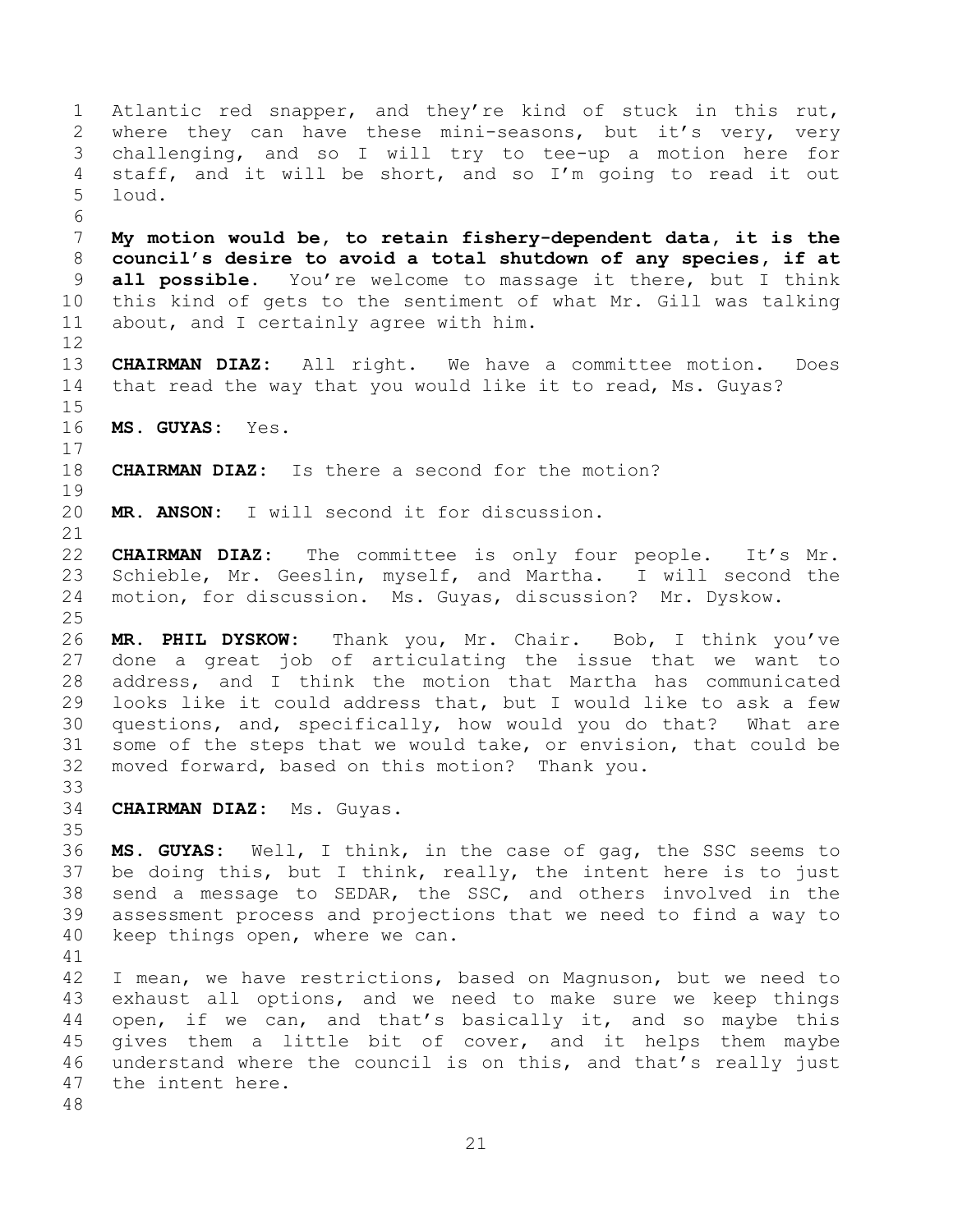1 **MR. DYSKOW:** Thank you, and I had one other comment, and I'm not 2 on this committee, but I am a representative for the State of<br>3 Florida, and I know that Florida has a significant dataset on 3 Florida, and I know that Florida has a significant dataset on<br>4 this species, and are we looking at that information to 4 this species, and are we looking at that information to<br>5 supplement the information that exists within NMFS, or is that 5 supplement the information that exists within NMFS, or is that 6 not a good question to ask? I see you kind of smirking at me<br>7 like I'm bringing up something maybe that's not relevant. like I'm bringing up something maybe that's not relevant.

9 **MS. GUYAS:** I think that's a fine question to ask, but it's<br>10 probably a separate conversation to this. I would like them to 10 probably a separate conversation to this. I would like them to<br>11 include that information, but we are only halfway there at this 11 include that information, but we are only halfway there at this<br>12 point, I would say. point, I would say.

13<br>14

8

14 **CHAIRMAN DIAZ:** I would note that this motion here is generic,<br>15 and it's for any species. Mr. Gill, and then we're going to try 15 and it's for any species. Mr. Gill, and then we're going to try<br>16 to move on, because we're behind, and we've got another to move on, because we're behind, and we've got another 17 committee that has got a lot of stuff. Mr. Gill.

18<br>19 19 **MR. GILL:** Thank you, Mr. Chairman. Again, I'm not on your 20 committee, and, to add to what Martha mentioned, in relation to<br>21 Mr. Dyskow's question, it seems to me that there is a fair 21 Mr. Dyskow's question, it seems to me that there is a fair<br>22 amount, and, while this doesn't direct any action, in my mind, 22 amount, and, while this doesn't direct any action, in my mind,<br>23 things like when the Science Center does an assessment on a 23 things like when the Science Center does an assessment on a<br>24 species and comes up with dire results, then they can start 24 species and comes up with dire results, then they can start<br>25 thinking in terms of information they can bring to the SSC that 25 thinking in terms of information they can bring to the SSC that<br>26 would help the SSC address that question, because, ultimately, 26 would help the SSC address that question, because, ultimately,<br>27 at the end of the day, the SSC is going to give us an ABC, and, 27 at the end of the day, the SSC is going to give us an ABC, and,  $28$  if it's zero, there is no movement. if it's zero, there is no movement.

29<br>30 30 One of the questions that comes to my mind, and I am certainly<br>31 not the smartest quy in the room, is what's the minimum data not the smartest guy in the room, is what's the minimum data 32 that is required for that fishery, in order to avoid it, and is<br>33 there a way to devise a plan, from a scientific basis, that the 33 there a way to devise a plan, from a scientific basis, that the<br>34 SSC could recommend, and, at the end of the dav, the council has 34 SSC could recommend, and, at the end of the day, the council has<br>35 to deal with whatever the SSC gives us, but we've got to start 35 to deal with whatever the SSC gives us, but we've got to start<br>36 the process early, to have that discussion and bring as much 36 the process early, to have that discussion and bring as much<br>37 information to the table, so you can get to an answer, the best 37 information to the table, so you can get to an answer, the best<br>38 answer we can get, all along the line. Thank you. answer we can get, all along the line. Thank you.

39

40 **CHAIRMAN DIAZ:** Go ahead, Dr. Frazer.

41<br>42

42 **DR. TOM FRAZER:** Thank you, Mr. Chair. To that point, and the 43 one that Martha made earlier, that the SSC needs to provide a<br>44 suite of alternatives, and, oftentimes, we do just get one piece 44 suite of alternatives, and, oftentimes, we do just get one piece<br>45 of information, and this is your catch advice, and so I would 45 of information, and this is your catch advice, and so I would<br>46 really like to see the SSC explore alternatives and provide some 46 really like to see the SSC explore alternatives and provide some<br>47 background and rationale to the council for what might happen if background and rationale to the council for what might happen if 48 we pursue one of those different alternatives, and that may